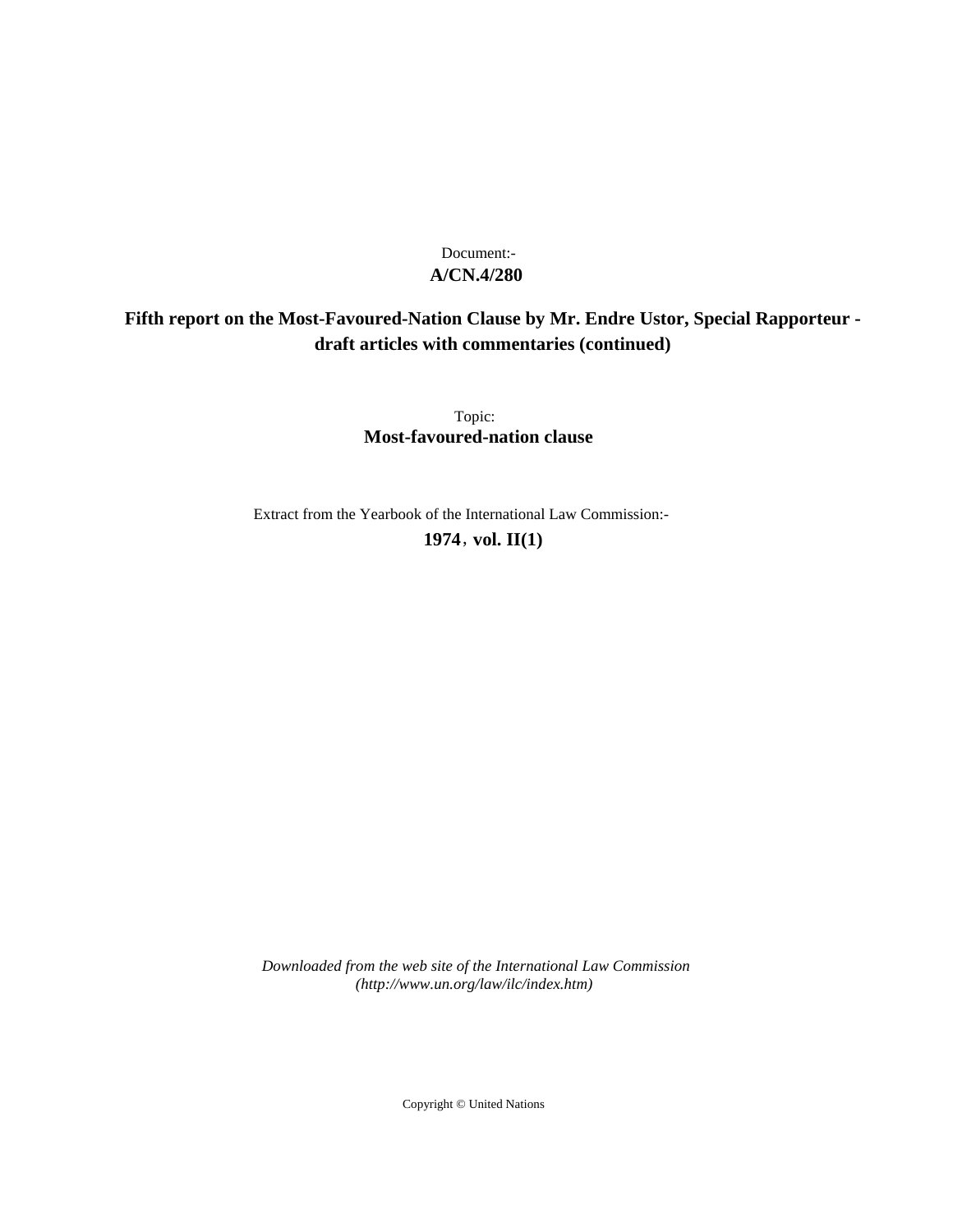# **MOST-FAVOURED-NATION CLAUSE**

# **[Agenda item 6]**

# **DOCUMENT A/CN.4/280**

## **Fifth report on the most-favoured-nation clause by Mr. Endre Ustor, Special Rapporteur**

## *Draft articles with commentaries\**

*[Original: English] [26 April 1974]*

## **CONTENTS**

|                                                                                                                              |                                                                                                                                                                                                                               | Page |
|------------------------------------------------------------------------------------------------------------------------------|-------------------------------------------------------------------------------------------------------------------------------------------------------------------------------------------------------------------------------|------|
| <b>Abbreviations</b>                                                                                                         |                                                                                                                                                                                                                               | 117  |
| Article 6 bis                                                                                                                | Effect of an unconditional most-favoured-nations clause response to the contract of an unconditional most-favoured-nations clause response to the contract of the contract of the contract of the contract of the contract of | 118  |
| Article 6 ter                                                                                                                | Effect of a most-favoured-nation clause conditional on material reciprocity $\dots$                                                                                                                                           | 118  |
|                                                                                                                              | <b>Commentary on articles 6 bis and 6 ter</b> $\cdots$ , $\cdots$ , $\cdots$ , $\cdots$ , $\cdots$ , $\cdots$ , $\cdots$ , $\cdots$ , $\cdots$ , $\cdots$ , $\cdots$ , $\cdots$                                               | 118  |
|                                                                                                                              |                                                                                                                                                                                                                               | 121  |
| Commentary                                                                                                                   |                                                                                                                                                                                                                               | 121  |
| Article 7 bis                                                                                                                | The scope of the most-favoured-nation clause regarding persons and things $\dots \dots \dots$                                                                                                                                 | 122  |
| Commentary                                                                                                                   |                                                                                                                                                                                                                               | 122  |
| Article 9                                                                                                                    | National treatment clause                                                                                                                                                                                                     | 124  |
| Article 10                                                                                                                   |                                                                                                                                                                                                                               | 124  |
|                                                                                                                              |                                                                                                                                                                                                                               | 124  |
| Article 10 bis                                                                                                               |                                                                                                                                                                                                                               | 125  |
| Commentary<br>a da a da a canada a canada a canada a canada a canada a canada a canada a canada a canada a canada a canada a |                                                                                                                                                                                                                               | 126  |
| Article 11                                                                                                                   |                                                                                                                                                                                                                               | 126  |
| Article 12                                                                                                                   | Effect of a national treatment clause conditional on material reciprocity $\cdots$ , $\cdots$ , $\cdots$                                                                                                                      | 126  |
|                                                                                                                              |                                                                                                                                                                                                                               | 126  |
| Article 13                                                                                                                   | The right of the beneficiary State under a most-favoured-nation clause to national treatment.                                                                                                                                 | 126  |
| Commentary                                                                                                                   |                                                                                                                                                                                                                               | 126  |
| Article 14                                                                                                                   | Cumulation of national treatment and most-favoured-nation treatment $\ldots$ , $\ldots$ , $\ldots$                                                                                                                            | 128  |
| Commentary                                                                                                                   |                                                                                                                                                                                                                               | 128  |
| <b>Article 15</b>                                                                                                            | The commencement of the functioning of a most-favoured-nation clause $\cdots$                                                                                                                                                 | 129  |
| Commentary                                                                                                                   |                                                                                                                                                                                                                               | 130  |
| Article 16                                                                                                                   | <b>Termination or suspension of the functioning of a most-favoured-nation clause</b> $\dots$                                                                                                                                  | 132  |
| Commentary                                                                                                                   |                                                                                                                                                                                                                               | 132  |

## ABBREVIATIONS

| <b>GATT</b>    | General Agreement on Tariffs and Trade                     |
|----------------|------------------------------------------------------------|
| I.C.J.         | International Court of Justice                             |
| I.C.J. Reports | I.C.J., Reports of Judgments, Advisory Opinions and Orders |

\* For the text of draft articles 1 to 8, see the third and fourth reports.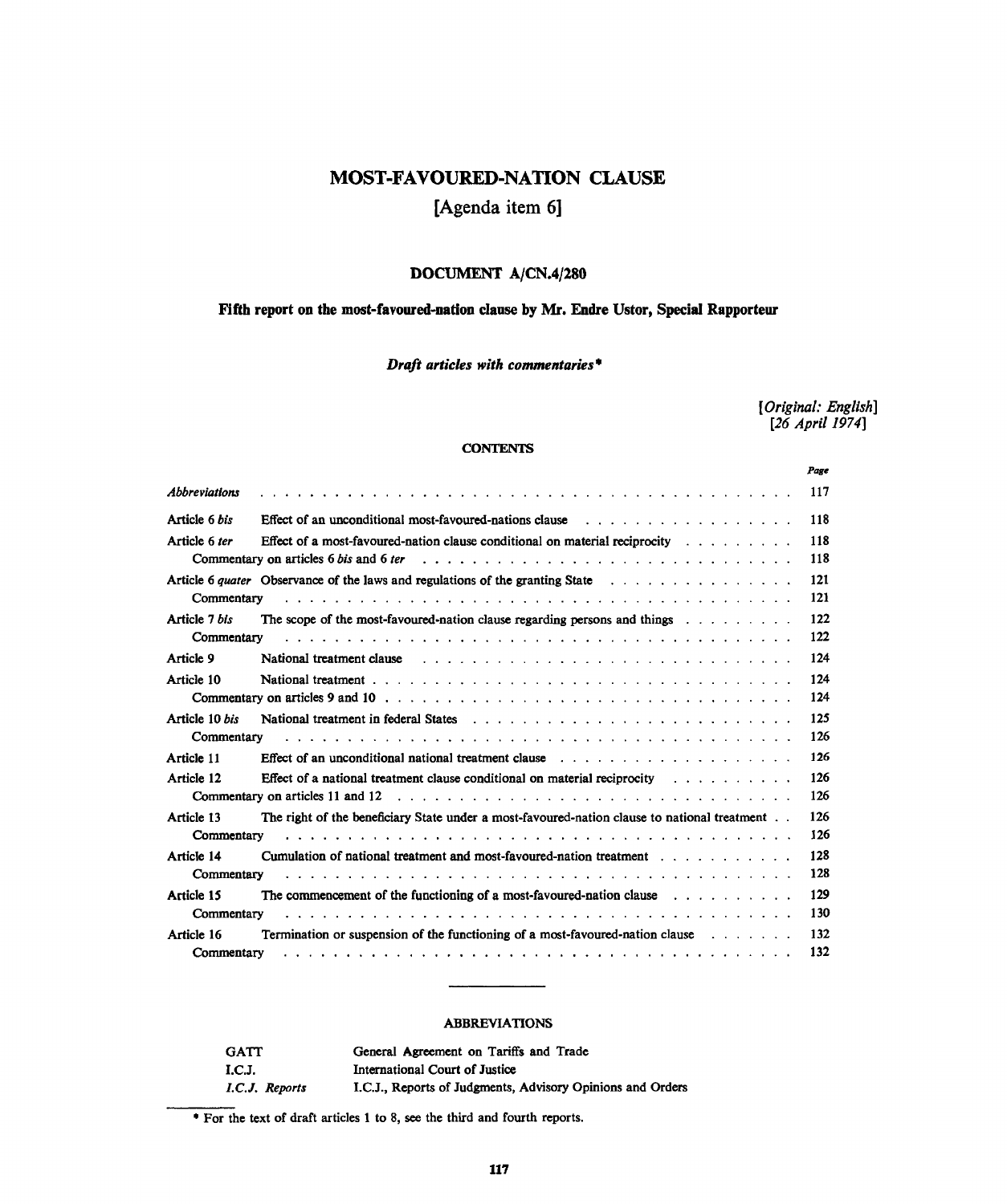## *Article 6 bis. Effect of an unconditional most-favoured-nation clause*

**1. Under an unconditional most-favoured-nation clause the beneficiary State acquires the right to treatment not less favourable than that accorded by the granting State to a third State, without the obligation to reciprocate the same treatment in kind to the granting State.**

**2. Paragraph 1 applies irrespective of whether the treatment in question has been accorded by the granting State to a third State gratuitously, or subject to material reciprocity or against any other compensation.**

## *Article 6* **ter.** *Effect of a most-favoured-nation clause conditional on material reciprocity*

**1. Under a most-favoured-nation clause conditional on material reciprocity the beneficiary State acquires the right to treatment not less favourable than that accorded by the granting State to a third State only against reciprocating the same treatment in kind to the granting State.**

**2. Paragraph 1 applies irrespective of whether the treatment in question has been accorded by the granting State to a third State gratuitously or subject to material reciprocity or against any other compensation.**

## COMMENTARY TO ARTICLES 6 *bis* AND 6 *ter*

(1) Articles 6 *bis* and 6 *ter* are an elaboration on the rule proposed in article 6.<sup>1</sup> In case of their adoption the wording of article 6 could be reduced to its first phrase: "Except when in appropriate cases most-favoured-nation treatment is accorded under the condition of material reciprocity, the most-favoured-nation clause is unconditional".

(2) Article 6 states first a simple presumption which clearly follows from the general rules of interpretation but it also implies that for the purpose of the codification of the living rules of international law pertaining to the clause we have to deal with two kinds of clause only: the unconditional one and the one coupled with the proviso that the beneficiary State can claim the benefits accorded by the granting State to a third State only if it (the beneficiary State) reciprocates in kind, i.e., if it accords the same favours to the granting State (material reciprocity).<sup>2</sup>

(3) The purpose of article 6 *bis* is to explain the functioning, the operation of an unconditional most-favourednation clause. This explanation is useful also because definition is not very simple. Indeed, the promise of most-favoured-treatment is in most cases bilateral or multilateral. Hence it is in fact tied to a reciprocal grant. However, the promise to accord most-favoured-treatment does not become conditional by the mere fact that it is coupled with a counter-promise of the beneficiary to treat the grantor equally on a most-favoured-nation basis, i.e. by the establishment of a formal reciprocity. What makes a most-favoured-nation clause conditional (condi-

tional on material reciprocity) is the coupling of the reciprocal promises of most-favoured-nation treatment with the proviso that such treatment is due only if the respective beneficiary States will not only formally but materially reciprocate, i.e., they will grant each other (their respective nationals etc.) the same favours as they (their nationals etc.) expect to enjoy from the other. What is promised by and expected from an unconditional clause is the same treatment in relation to the treatment of others. In the case of a clause conditional upon material reciprocity the promise of the grantor is also treatment on the same level as that accorded to any other third State but only on the condition that the granting State (its nationals etc.) will receive materially the same favours from the beneficiary as the latter (its nationals etc.) expect to enjoy from the granting State.

(4) Article 6 *bis*—as all other articles—is based on the assumption that in all most-favoured-nation clauses of treaties—except the relatively rare unilateral grants—each party is at the same time granting State and beneficiary State, i.e., that, in the case of a bilateral treaty, there are at least two reciprocal promises.<sup>3</sup> It follows that in the case of a bilateral clause the grant of unconditional most-favoured-nation treatment against a promise of a similar grant in turn is not considered to be a "condition" in this context, although it may actually have that effect. (If it is withdrawn, the reciprocal grant may be terminated in retaliation.) A clause becomes conditional only if the promise of most-favoured-nation treatment is bound to some other condition than a counter-promise of (unconditional) most-favoured-nation treatment. This other condition could be in principle anything, any event or any grant (prestation) from the beneficiary. The practical case is, however, that the condition to which the promise is bound is a materially identical or similar treatment to be accorded by the beneficiary to the granting State. Hence article 6 *bis,* paragraph 1 may not be satisfactory from the point of principle. From that point of view the last phrase of the sentence "without the obligation to reciprocate ... " would be better substituted by the words "without any conditions". However, to avoid a rule suffering from the defect of an *idem per idem* definition and because of practical considerations,<sup>4</sup> the Special Rapporteur decided to submit tentatively the text as drafted in article 6 *bis,* paragraph 1.

(5) Not only the clauses but also the favours accorded by the granting State to third States can be classified in a similar manner: they can be granted unilaterally as a gift—in theory at least—or they can be accorded against some kind of compensation. For example, State X reduces its tariffs on oranges imported from State Y against the reduction by State Y of its tariff on textiles imported from X. If State X has made a most-favoured-nation pledge to State A, it has to concede the same reduced rate of tariffs on the oranges imported from that State as it has conceded to State Y, and it has no right to claim from State A a reduction of its tariffs on textiles or any other concession in turn.

<sup>1</sup> See *Yearbook* .. . *1973,* vol. II, p. 98, document A/CN.4/266. <sup>2</sup> *Ibid.*, pp. 99-101 and 102, paras. 11-17 and 21 of the commentary to article. 6.

*<sup>9</sup> Ibid.,* p. 214, document A/9010/Rev.l, chap. IV, B, para. 4 of the commentary to article 2.

<sup>\*</sup> See'para. 2Jabove.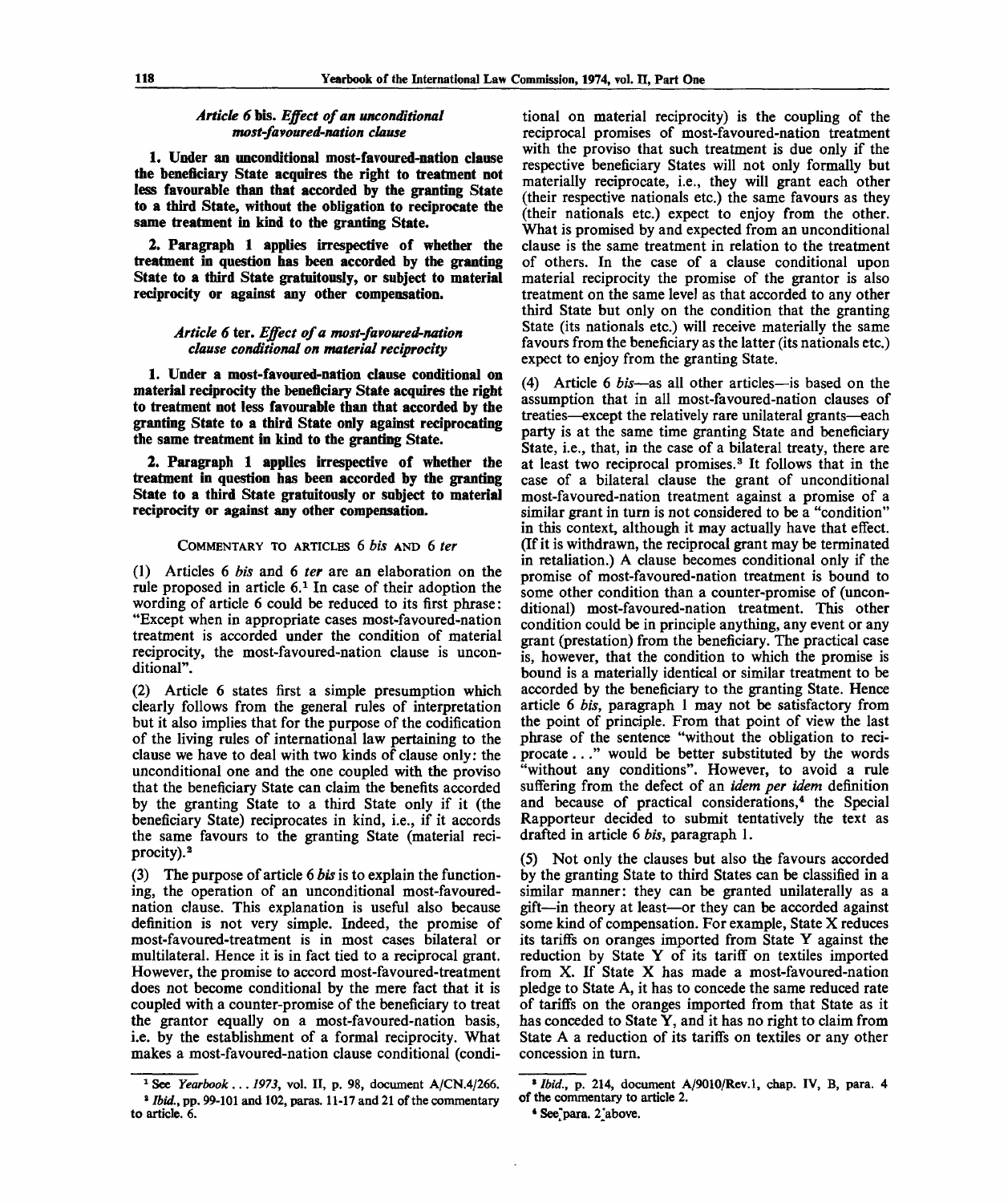(6) The deal between State X (the granting State) and State Y (a third State) described above—the reciprocal tariff-reduction on oranges and textiles—can of course be called material, in the sense that it may be based on a precise calculation of the mutual advantages accruing therefrom for each party. This is, however, not the stipulation of material reciprocity as understood for the purpose of the present report. To explain this notion we have to depart from the field of commerce and customs duties, where the absolute identity of the mutual grants is relatively unusual: two contracting States rarely export and import the same goods or commodities to and from each other. Material or effective reciprocity *(réciprocité trait pour trait)* appears—the reader is reminded—in treaties on consular immunities and functions, on matters of private international law, on establishment, etc. Here the contracting parties grant each other the same immunity for their nationals, the same facilities concerning access to courts and the same exemption from depositing a *cautio judicatum solvi,* etc.

Seen from this angle and simplified for the present purposes, the possible cases which have to be dealt with fall in the following four categories:

*(a)* an unconditional most-favoured-nation clause and favours granted to a third State not conditional on material reciprocity or not conditional on any other compensation;

*(b)* an unconditional most-favoured-nation clause and favours accorded to a third State on condition of effective reciprocity or on condition of other compensation;

(c) a most-favoured-nation clause conditional on material reciprocity and favours accorded to a third State not conditional upon material reciprocity or on any other compensation; and

*(d)* a most-favoured-nation clause as under *(c)* and favours accorded to a third State conditional on material reciprocity or against other compensation.

*(a)* and *(b)* are the cases dealt with by article 6 *bis,* and (c) and *(d)* by article 6 *ter.*

(8) The situation is relatively simple if in the case of an unconditional most-favoured-nation clause the favours in question, i.e. those accorded by the granting State to a third State, are not themselves coupled with the condition of material reciprocity (case *(a)).* If they are, then the question arises: will an unconditional most-favourednation clause attract benefits granted subject to material reciprocity, without compensation, i.e., can a State beneficiary of an unconditional most-favoured-nation clause claim the favours accorded by the granting State to a third State on condition of material reciprocity, even if the beneficiary State itself does not offer material reciprocity to the granting State for the favours it claims ?

(9) There is a contradictory practice regarding the question just posed. In certain cases the courts reached conclusions different from that proposed in article 6 *bis.* Thus the highest court of Argentina rejected in 1919 an appeal against a decision of the High Court of Santa Fé and ruled:

. . . that neither the appellant's invocation of the powers conferred upon consuls under the treaties concluded with the United Kingdom

in 1825 (article 13) and with the Kingdom of Prussia and the States of the German Customs Union in 1857 (article 9), which he claims extend to consuls of the Kingdom of Italy by virtue of the mostfavoured-nation clause inserted in the agreements concluded with that Kingdom, nor precedent—if any— would affect the settlement of the point at issue under federal law. In the first place, since these were concessions granted subject to reciprocity, it would have been necessary to show that the Italian Government granted, or was prepared to grant, those same concessions to consuls of Argentina ...<sup>8</sup>

(10) A German court in 1922 rejected an appeal by a French plaintiff against an order to deposit security for costs in an action brought by him against a German subject. Section 110 of the German Code of Civil Procedure laid down that aliens appearing as plaintiffs before German courts must at the defendant's request deposit a security for costs. This provision did not apply to aliens whose own State did not demand security for costs from Germans appearing as plaintiffs. In article 291 (I) of the Treaty of Versailles Germany untertook to secure to the Allied and Associated Powers, and to the officials and nationals of the said Powers, the enjoyment of all the rights and advantages of any kind which she may have granted to Austria, Hungary, Bulgaria or Turkey, or to the officials and nationals of these States by treaties, conventions or arrangements concluded before August 1, 1914, so long as those treaties, conventions or arrangements remain in force.

There existed between Germany and Bulgaria a treaty providing for the exemption, on the basis of reciprocity, from the duty to deposit security for costs. In a note, communicated to Germany in April 1921, the French Government informed the German Government that it wished to avail itself of the relevant provisions of the Treaty between Germany and Bulgaria. The plaintiff did not prove that in France subjects were exempt from depositing security for costs in actions brought against French subjects. The Upper District Court held that the appeal must be dismissed. Article 291 of the Treaty of Versailles, according to the court, did not oblige Germany to grant to French subjects wider privileges than those granted to the subjects of the former Central Power. The court said that the treaty with Bulgaria was based on reciprocity and that, as France did not grant such reciprocal treatment, her subjects were not entitled to an exemption from the duty to deposit security for costs.<sup>6</sup>

(11) The practice of the French courts seems to differ from the above-quoted Argentine and German decisions. The following instance, although coloured with references to French internal legislation, reveals the French thinking on the problem at issue. The brothers Betsou, Greek subjects, in 1917 leased certain premises in Paris for commercial use. The lease expired in 1926. The lessors refused to renew the lease, whereupon the plaintiffs claimed 200,000 francs as damages for eviction, Their claim was based on the provisions of the Law of 30 June 1926, which granted certain privileges to those engaged in business activities. In support of their claim to the privileges of this law in spite of their foreign nationality, they cited the Franco-Greek Convention of 8 September 1926, and through the operation of the most-

<sup>8</sup> See *Yearbook* .. . *1973,* vol. II, p. 117, document A/CN.4/269, foot-note 2.

<sup>•</sup> *Ibid.,* p. 128, document A/CN.4/269, paras. 24-25.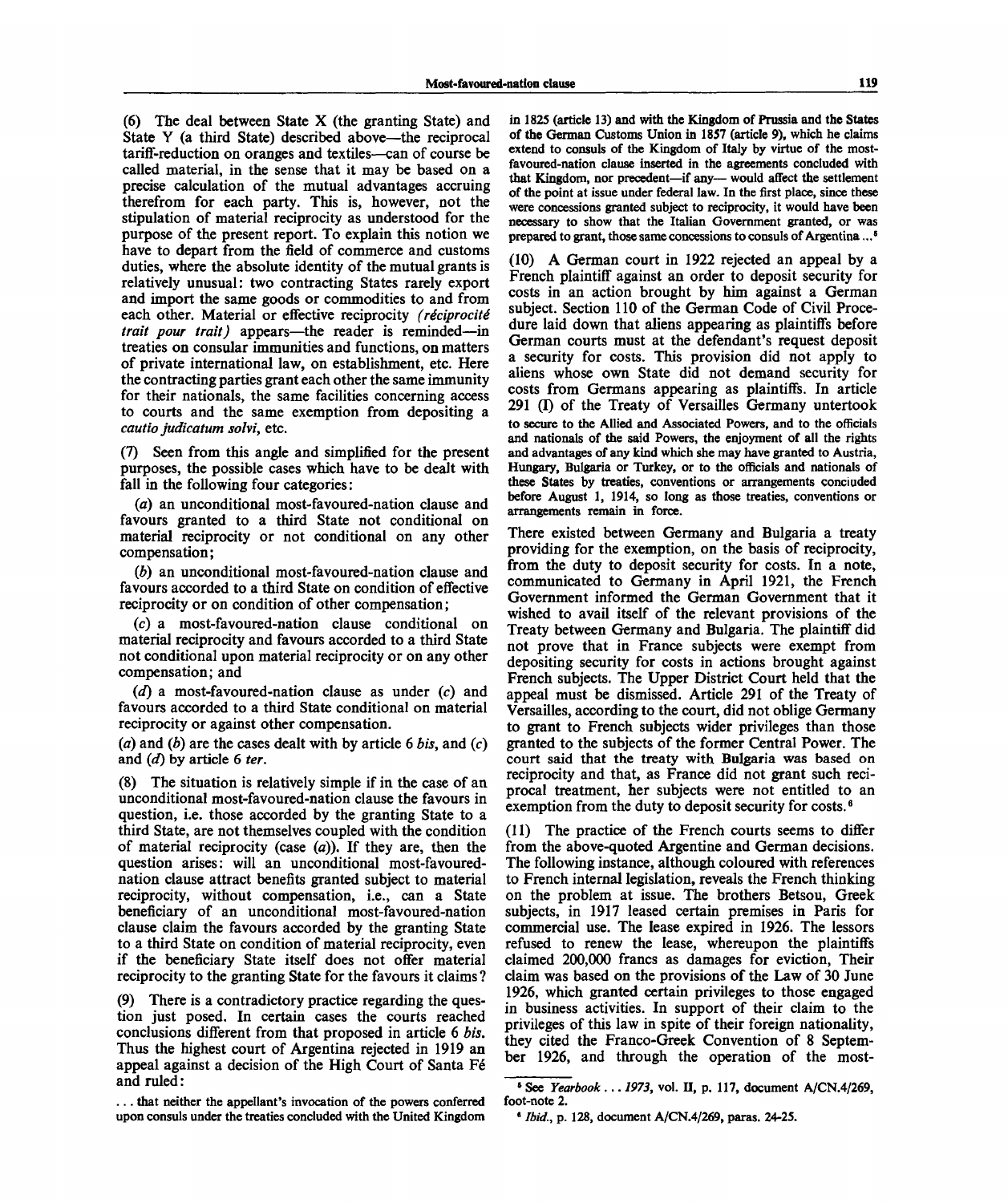favoured-nation clause, the Franco-Danish convention of 9 February 1910, Denmark being in this regard the mostfavoured-nation. Article 19 of the Law of 1926 provided that aliens should be entitled to its privileges only subject to reciprocity. The Civil Tribunal of the Seine held for the plaintiffs and said that through the operation of the most-favoured-nation clause, Greek subjects in France enjoyed the same privileges in commerce and industry as Danish subjects. The Franco-Danish Convention stipulated that in the exercise of their commercial activities Danes enjoyed all the privileges granted to French nationals by subsequent legislation. The Law of 30 June 1926 undoubtedly conferred privileges upon those who were engaged in commerce. Although the terms of article 19 of the Convention required reciprocity in legislation as an absolute and imperative rule, and although there was no legislation on commercial property in Denmark, the French law should be interpreted in accordance with the Franco-Danish convention. Danish subjects could not be deprived of their rights and privileges by subsequent French legislation. The Tribunal said:

A convention between nations, as a contract between private persons, is a reciprocal engagement which should be observed by both parties so long as the treaty is not denounced or replaced by a new treaty which restricts the effects of the original contract.

The Court of Appeal of Paris, reversing the decision of the Tribunal of the Seine, held that the brothers Betsou could not claim a right to the renewal of their lease. The Law of 30 June 1926 clearly showed that it construed the right of commercial property as *un droit civil stricto sensu,* that is to say, as a right subject to the provision of article 11 of the Civil Code which made the enjoyment of rights by foreigners dependent upon the reciprocal treatment of French subjects abroad. In the Franco-Danish treaty it had been carefully stated that the nationals of the two States would only enjoy the rights and privileges stipulated in so far as those rights and privileges were compatible with the existing legislation of the two States, and Danish legislation did not recognize the rights of foreigners to hold commercial property in Denmark.<sup>7</sup>

(12) An important French source finds the solution of the lower court, the Civil Tribunal of the Seine, justified. According to this source, "reciprocity (whether that of article 11 of the Civil Code or that deriving from a reciprocity clause) is concrete reciprocity. On the other hand, the most-favoured-nation clause, when it is bilateral, establishes a kind of abstract reciprocity."<sup>8</sup>

(13) A convincing motivation for the solution proposed in article 6 *bis* can be found in a Greek decision reported as follows: The Convention concerning Establishment and Judicial Protection concluded between Greece and Switzerland on 1 December 1927 provides in article 9 that

in no case shall the nationals of either of the Contracting Parties be subjected on the territory of the other Contracting Party to charges, customs duties, taxes, dues or contributions of any nature different from or higher than those which are or will be imposed on subjects of the most-favoured-nation.

Article II, which relates to commercial, industrial, agricultural and financial companies, duly constituted according to the laws of one of the Contracting Parties and having their *siege* on its territory, provides that the said companies

shall enjoy, in every respect, the benefits accorded by the mostfavoured-nation clause to similar companies, and, in particular they shall not be subjected to any fiscal contribution or charge, of whatever kind and however called, different from or higher than those which are or will be levied on companies of the most-favourednation.

The appellant in this case, a Swiss company whose head office was situated in Geneva, claimed exemption from income tax, invoking in support of that claim the Anglo-Greek Convention of 1936 for the Reciprocal Exemption from Income Tax on Certain Profits or Gains Arising from an Agency. Under that convention, the profits or gains arising in Greece to a person resident, or to a body corporate whose business is managed and controlled in the United Kingdom, were exempted from income tax on condition of reciprocity. It was held that the appellant was entitled to fiscal exemption. It was said:

Whereas, in economic treaties in particular, the purpose of the most-favoured-nation clause is to avoid the danger that the subjects of Contracting States might possibly be placed in an unfavourable position compared with subjects of other States in the context of international economic competition. Through the operation of that clause, each of the two Contracting States grants to the other the favours which it has already granted to a third State and undertakes to grant it any favour which it may grant to a third State in future, for the duration of the treaty. Provided that there is no stipulation to the contrary in the agreement, such latter favour accrue *ipso jure* to the beneficiary of the clause, which does not have to furnish any additional compensation, even where the concessions granted to the third State are not unilateral but are subject to reciprocity. When interpreted in that sense, the clause achieves the purpose for which it was designed, namely, assimilation in each of the two States, in respect of the matters to which the clause relates, of the subjects or enterprises of the other State to the subjects or enterprises of a third and favoured country.

Whereas, in the current case, the most-favoured-nation clause embodied in the convention between Greece and Switzerland is simply stated without restriction or onerous conditions, and as such confers upon Swiss enterprises operating in Greece the right to fiscal exemption under the conditions under which the same exemption is granted to British enterprises, even if Greek enterprises do not enjoy in Switzerland the favour which they enjoy in Great Britain. Consequently, the impugned decision... should for that reason be set aside. •

(14) Article 6 *ter* does not need a lengthy explanation. It elucidates simply the operation of the clause conditional on material reciprocity without going into a detailed consideration of the difficulties of interpretation involved.<sup>10</sup> As to paragraph 2 of article 6 *ter,* it is believed that it follows from the foregoing that from the point of view of the operation of a clause conditional on material reciprocity it is also irrelevant whether or not the favour accorded by the granting State to the third State is granted against material reciprocity.

<sup>7</sup>  *Ibid.,* p. 129, document A/CN.4/269, paras. 28-30.

<sup>&</sup>lt;sup>8</sup> P. Level, " Clause de la nation la plus favorisée " in *Encyclopédie Dalloz—Droit international* (Paris, Dalloz, 1968), vol. I, p. 338.

<sup>9</sup>  *Yearbook*.*.*. *1973,* vol. II, p. 138, document A/CN.4/269, paras. 58-59.

<sup>10</sup>  *Ibid.,* p. 100, document A/CN.4/266, para. 16 of the commentary to article 6. See also H. Batiffol, *Droit international prive,* 4th ed. (Paris, Librairie Générale de droit et de jurisprudence, 1967), pp. 213-216.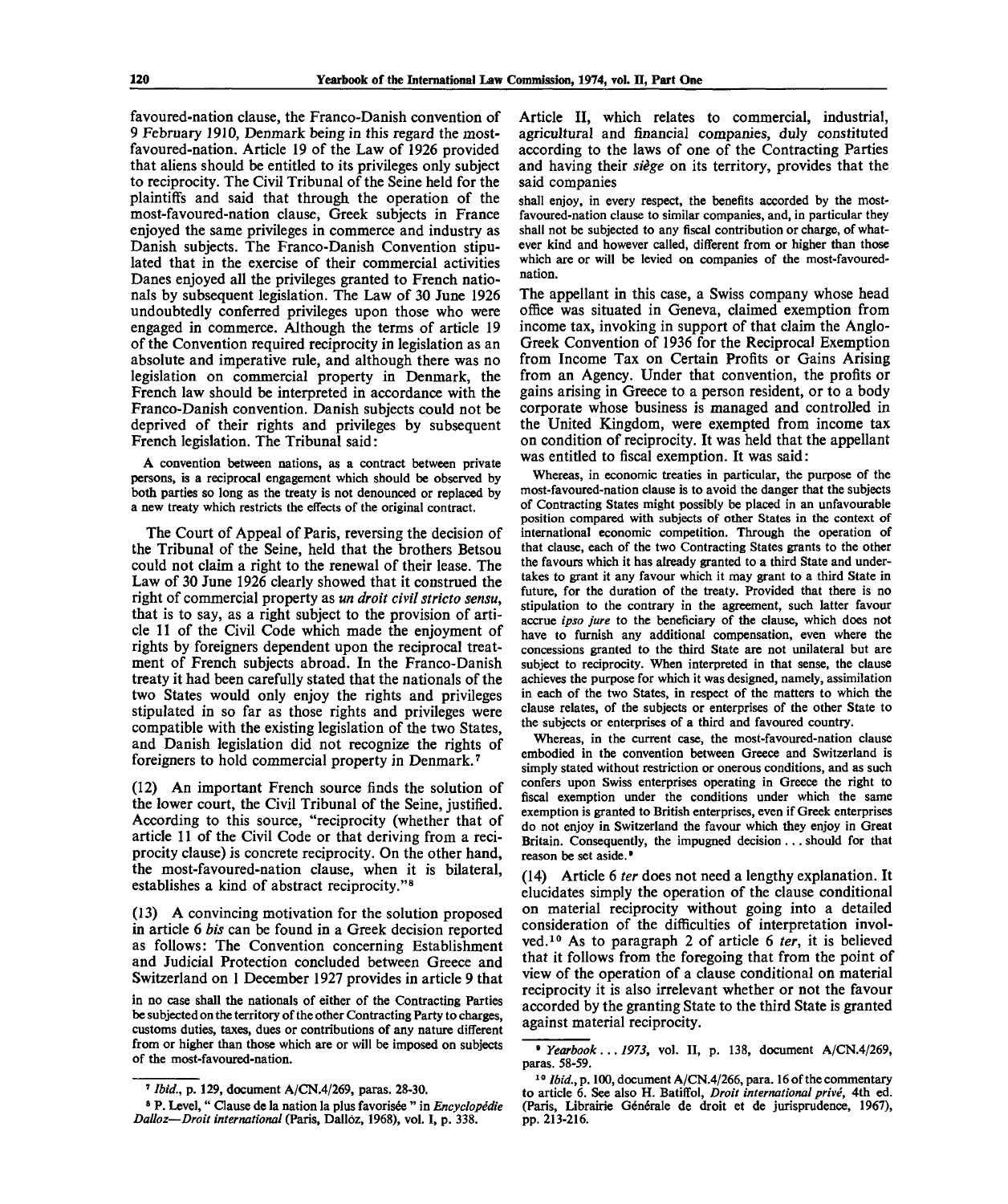## Article 6 quater. Observance of the laws *and regulations of the granting State*

**Without prejudice to the right to most-favoured-nation treatment acquired by the beneficiary State under a mostfavoured-nation clause the persons and things enjoying the favours deriving from that treatment are subject to the laws and regulations of the granting State.**

#### **COMMENTARY**

(1) An unconditional most-favoured-nation clause entitles the beneficiary State to the exercise or the enjoyment of the rights indicated in the clause without compensation and without any conditions. These rights are exercised or enjoyed in ordinary cases by the nationals, ships, products, etc. of the beneficiary State. The meaning of the expression "without any conditions" in this context is that the right of the beneficiary State and the right of its nationals, ships, products, etc. derived therefrom cannot be made dependent on the right exercised or enjoyed by the granting State (its nationals, ships, products, etc.) in the beneficiary State. The element of unconditionality, however, cannot be stretched so wide as to absolve the beneficiary State, i.e. its nationals, ships, products, etc. from the duty of respecting the internal laws and regulations of the granting State and to comply with them inasmuch as such compliance is expected and exerted from a third State, i.e. from its nationals, products, etc.

(2) The following case of recent vintage, decided by the French Court of Cassation explains fully the underlying idea of article 6 *quater.*

The appellant, an Italian citizen, was convicted under article 1 of the Decree of 12 November 1938 for having failed, as an alien, to obtain a trader's permit. He maintained that he was not required to be in possession of a trader's permit because by virtue of the most-favourednation clause contained in the Franco-Italian agreement of 17 May 1946 he was entitled to rely on the Franco-Spanish treaty of 7 January 1862, which gave Spanish citizens the right to carry on trade in France. The Public Prosecutor contended that the Franco-Spanish treaty did not exempt Spanish citizens from the requirements of obtaining a trader's permit, and that a letter of the French Minister for Foreign Affairs dated 15 April 1957 which stated that foreign nationals entitled to rely on treaties conferring the right to trade in France were not exempt from the requirement of obtaining traders' permits, was binding on the courts. The appeal was dismissed. The Court said :

The judgement under appeal, in view of the letter of the Minister for Foreign Affairs dated April 15, 1957, finds that the exercise of the right to trade in France which is granted to foreign nationals by international agreements does not exempt foreign nationals from the need to satisfy the necessary—as well as sufficient requirement, namely, to be in possession of a traders' permit, and that this applies in particular to Italian nationals by virtue of the Franco-Italian Agreement of May 17, 1946.

The judgement under appeal thus arrived at a correct decision, without violating any of the provisions referred to in the notice of **appeal.**

Notwithstanding that international agreements can only **be interpreted** by **the** Contracting Parties, **the** interpretation **thereof,** as far as France is concerned, is within the competence of the French Government, which alone is entitled to lay down the meaning and scope of a diplomatic document. The Franco-Italian agreement of May 17, 1946, provides that Italian nationals are entitled to the benefit of the most-favoured-nation clause, and the Treaty of January 7, 1862, between France and Spain, on which the appellant relies and which applies to Italian nationals with regard to the exercise of trading activities must, according to the interpretation given by the Minister for Foreign Affairs, be understood as follows: Although the provisions which are applicable to foreign nationals must not, if they are not to violate the provisions of the international agreements, result in restricting the enjoyment of the rights which the Treaty confers on Spanish nationals, the duty imposed upon a Spanish trader to be in possession of a special trader's permit does not affect the enjoyment of those rights but only the conditions of their exercise. To be in possession of a trader's permit is therefore a necessary as well as sufficient condition, which must be satisfied where **a** foreign national is to be entitled to rights which are granted to French nationals.<sup>11</sup>

(3) In some cases the clause itself contains a reference to the laws of the granting State and expressly stipulates that the rights in question must be exercised "conformably with the laws" of that State. Such a case has been dealt with in the following instance:

The decedent was at the time of his death a resident of New York State. He died intestate. He was a citizen and subject of the Kingdom of Italy, and all of his next of kin were residents of Italy. He left no next of kin residing in the State of New York, and it was alleged in the petition that there were no creditors. The petitioner was the Consul-General of the Kingdom of Italy. The public administrator, though duly cited, made default. The petitioner asserted a right to administration without giving any security, and in preference to the public administrator, and based his claim on the facts as to treaty provisions in the consular treaty of 1878 between the United States and Italy. The letters of administration were granted. The Court said:

Conceding that, under the "most-favored-nation" clause in the provision of the treaty with Italy relating to the rights, prerogatives, immunities, and privileges of consuls general, the stipulation contained in the treaty of July 27, 1853 with the Argentine Republic<sup>1</sup> becomes a part of the treaty with Italy, I do not find in that stipulation any justification for the conclusion sought. A right to intervene "conformably with the laws" of the state of New York is something different from a right to set aside the laws of the state, and take from a person who, by those laws, is the officer entrusted with the administration of estates of persons domiciled here, and who leave no next of kin within the jurisdiction, the right and duty of administering their assets. And, when the laws of the state required an administrator to give a bond to be measured by the value of assets, nothing in the treaty provisions grants to the consul an immunity from this requirement to be obtained merely by asserting, in substance, that he has no knowledge of the existence

<sup>11</sup>  *Yearbook ... 1973,* vol. II, pp. 139-140, document A/CN.4/269, para. 63.

<sup>&</sup>lt;sup>12</sup> Article IX of the treaty between the United States of America and Argentina reads:

<sup>&</sup>quot; If any citizen of the 2 contracting parties shall die without will **or** testament in any of the territories of the other, the consul-general or consul of the nation to which the deceased belonged, or the representative of such consul-general or consul in his absence, shall have the right to intervene in the possession, administration and judicial liquidation of the estate of the deceased, conformably with the laws of the country, for the benefit **of** the creditors **and** legal heirs.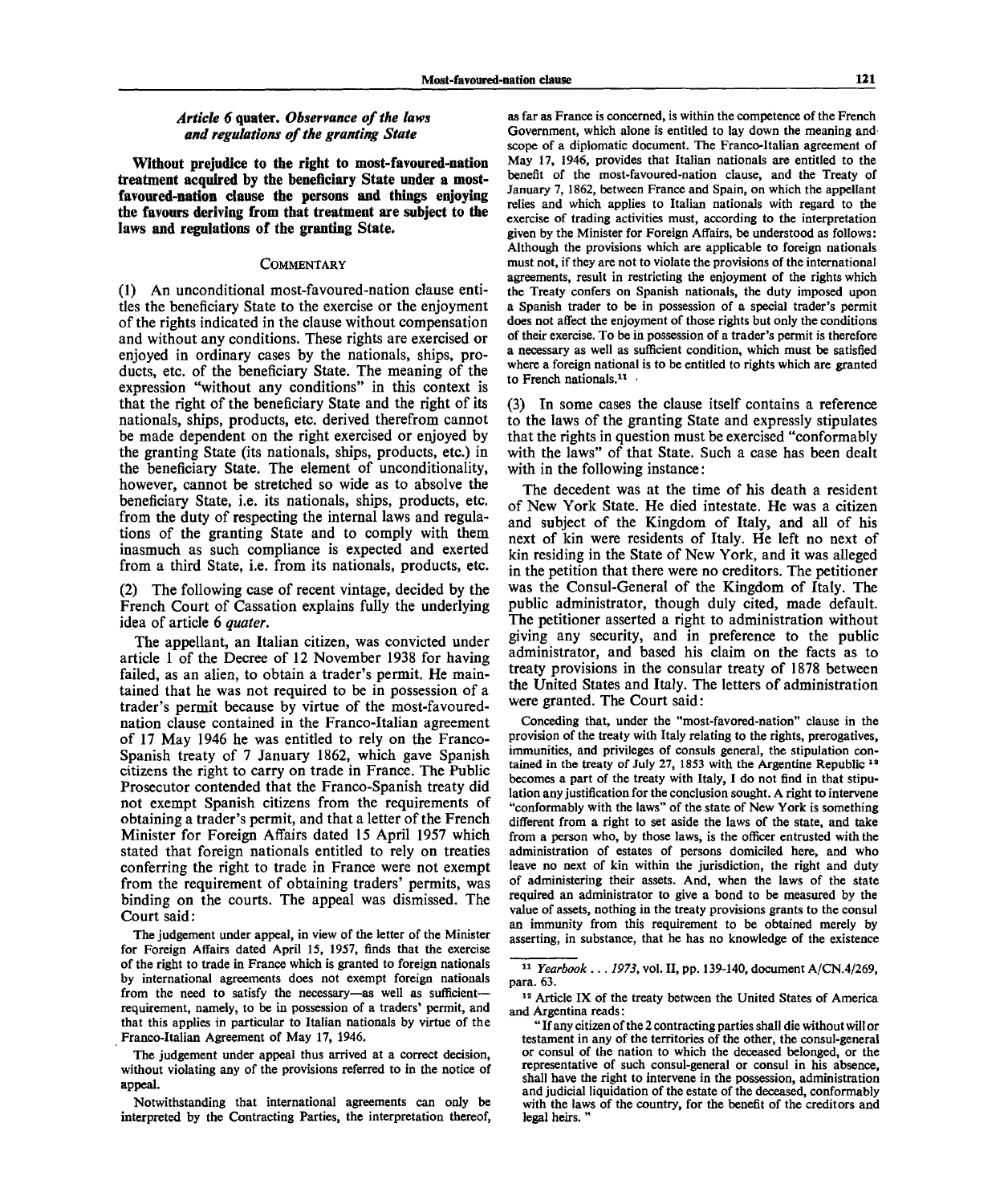of any debts... Therefore, the petitioner may have letters on giving the usual security, but that this is done pursuant to our local law, and because the public administrator has refused to act.<sup>13</sup>

(4) In other cases the duty of respecting the internal laws of the granting State is laid down in a separate provision of the treaty containing the most-favourednation clause. Thus, e.g., the Long-term Trade Agreement of 1962 between the Union of Soviet Socialist Republics and the United Arab Republic contained the following provision (article 6):

The circulation of goods between the USSR and the United Arab Republic shall take place in accordance with the provisions of this Agreement and with the import laws and regulations in force in the two countries provided that these laws and regulations are applied to all countries.<sup>14</sup>

(5) The rule proposed in article 6 *quater* is expressed by a German source in this way:

The conditions attaching to the grant of a specific type of more favourable treatment claimed under the most-favoured-nation clause are not to be confused with the conditional form of the most-favoured-nation clause. What is involved here is not reciprocal treatment within the meaning of the conditional form of the mostfavoured-nation clause but requirements relating to the factual content of the more favourable treatment itself (e.g. a certificate of qualification as a requirement for the licensing of an alien to engage in a particular trade, certificates of origin or of analysis for purposes of proof of origin and customs classification of goods). Such factual requirements must, however, be objectively related to the advantage which is to be granted and must not be used for the purpose of engaging in concealed discrimination.<sup>15</sup>

The last sentence of the quotation draws attention to the requirement of good faith. This is of course not restricted to this particular situation.

(6) Although the commentaries and precedents refer to cases of unconditional most-favoured-nation clauses it seems to be self-evident that the rule proposed applies also to cases where the most-favoured-nation clause is coupled with the requirement of material reciprocity. The rule proposed therefore is kept in general language and does not differentiate between the two types of clause.

(7) The rule proposed in article 6 *quater* is in a certain relationship with article 41 of the Vienna Convention on Diplomatic Relations,<sup>16</sup> article 55 of the Vienna Convention on Consular Relations<sup>17</sup> and article 47 of the Convention on Special Missions.<sup>18</sup> Its roots, however, can be traced further and ultimately to the principle of sovereignty and equality of States. Obviously beyond the limits of the privileges granted by the State, its laws and regulations must be generally observed on its territory.

## *Article 7* **bis.** *The scope of the most-favoured-nation clause regarding persons and things*

**1. The scope of the persons or things to whose mostfavoured-nation treatment the right of the beneficiary**

13  *Yearbook*... *1973,* vol. II, p. 149, document A/CN.4/269, para. 89.

**State extends under a most-favoured-nation clause is confined to the class of persons or things expressly specified in the clause or in the treaty containing it or implicitly indicated by the agreed sphere of relations where the clause applies.**

**2. From among the persons or things falling within the scope of paragraph 1 the beneficiary State may claim actual most-favoured-nation treatment for those**

**(a) belonging to the same class of persons or things as the class of persons or things that are accorded favours under the right of a third State by the granting State and**

*(b)* **being in the same relationship with the beneficiary State as the latter are with a third State.**

#### **COMMENTARY**

(1) It would have been simpler if the title of this article had referred only to the "personal scope" <sup>19</sup> of the clause. For the sake of completeness a somewhat more elaborate title was chosen.

(2) This article is a corollary to the *ejusdem generis* rule and its validity is believed to be self-evident. As to the question whether the rule of article 7 *bis* is not covered by the *ejusdem generis* rule as stated in article 7, the Special Rapporteur's view is in the negative. While the *ejusdem generis* rule settles the material scope of the clause, article 7 *bis* intends to clarify the scope of the persons and things on behalf of which the beneficiary State may claim most-favoured-nation treatment. (It was felt that no special drafting was needed to cover the infrequent case where the treatment was due to the beneficiary State itself, e.g., to its embassies.)

(3) What is the *ejusdem generis* rule saying? One may refer to draft article 7 contained in the Special Rapporteur's fourth report  $20$  or to the definition of Fitzmaurice quoted in his second report:

. . . clauses conferring most-favoured-nation rights in respect of a certain matter, or class of matter, can only attract the rights conferred by other treaties in regard to the same matter or class of matter".<sup>21</sup>

Hence in respect of the subject-matter the right of the beneficiary State deriving from a most-favoured-nation clause is restricted in two ways: first by the clause itself which always refers to a certain matter<sup>22</sup> and second by the right conferred by the granting State on the third State.

(4) The situation is similar, though not identical, in respect of the subjects in the interest of which the beneficiary State is entitled to claim most-favoured-nation

<sup>14</sup> United Nations, *Treaty Series,* vol. 472, p. 74.

<sup>14</sup> G. Jaenicke, in K. Strupp, *Worterbuch des Volkerrechts,* 2nd ed. [Schlochauer] (Berlin, de Gruyter, 1961), vol. II, p. 499.

<sup>18</sup> United Nations, *Treaty Series,* vol. 500, p. 95.

<sup>17</sup>  *Ibid.,* vol. 596, p. 261.

<sup>18</sup> General Assembly resolution 2530 (XXIV), annex.

<sup>&</sup>lt;sup>19</sup> This expression is used by G. Schwarzenberger in "The Most-Favoured-Nation Standard in British Practice ", *The British Year Book of International Law, 1945* (London), vol. 27, p. 107.

<sup>20</sup> See *Yearbook ..*. *1973,* vol. II, p. 102, document A/CN.4/266. 21  *Yearbook.*.. 7970, vol. II, p. 210, document A/CN.4/228 and Add. 1, para. 68.

<sup>22</sup> With very few exceptions, there is no clause in modern times which would not be restricted to a certain sphere of relations, e.g., commerce, establishment and shipping. See *Yearbook* .. . *1973,* vol. II, p. 217, document A/9010/Rev.l, chap. IV, B, paras. 14 and 15 of the commentary to article 4.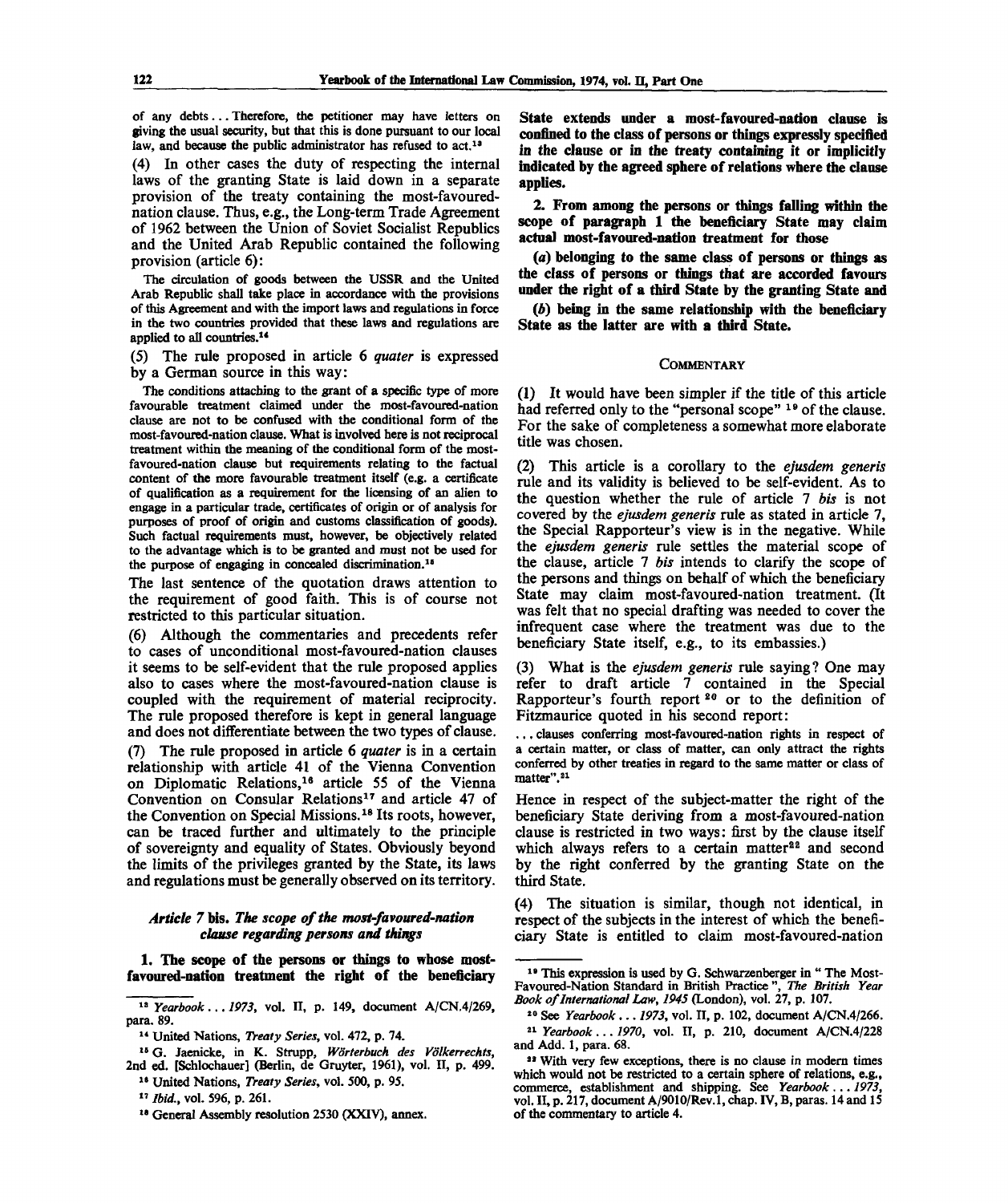treatment. The clause itself may indicate the scope of those persons, ships, products, etc., but it does not necessarily do so. The clause may simply state that the beneficiary State is accorded most-favoured-nation treatment in respect of customs duties, or in the field of commerce, shipping, establishment etc., without specifying the persons or the things that will be given mostfavoured treatment. In such cases the indications of the field of operation of the clause implicitly denotes the class of persons and things in whose interest the beneficiary may exercise its rights. This is stated in paragraph 1.

(5) Paragraph 2 makes an attempt to unfold further the operation of the clause. Sub-paragraph *(a)* tries to explain that the beneficiary State cannot claim mostfavoured-nation treatment but for that class of persons or things (merchants, commercial travellers, persons taken into custody, companies, vessels, distressed or wrecked vessels, products, goods, textiles, wheat, sugar, etc.) which receives or is entitled to receive certain treatment, certain favours under the right of a third State. And further sub-paragraph *(b)* would require that the persons and things in respect of which most-favourednation treatment is claimed must be in the same relationship with the beneficiary State as are the comparable persons and things with the third State. (Nationals, resident nationals, companies having their seat in the country, companies established under the law of the country, companies controlled by nationals, imported goods, goods manufactured in the country, products originating in the country, etc.)  $23$ 

(6) The following French case can serve as an illustration of the proposed rule:

Alexander Serebriakoff, a Russian subject, brought an action against Mme d'Oldenburg, also a Russian subject, alleging the nullity of a will under which she was a beneficiary. The defendant, after having obtained French citizenship by naturalization obtained an *ex parte* decision from the Court of Appeal of Paris ordering Serebriakoff to furnish 100,000 francs security. Against this *ex parte* decision Serebriakoff appealed, claiming *inter alia* that he was exempt from furnishing security by the terms of the Franco-Russian agreement of 11 January 1934. The Court held that the appeal must be dismissed. The Court said:

Whereas the Decree of 23 January 1934 ordering the provisional application of the Trade Agreement concluded on 11 January 1934 between France and the USSR .. . is not applicable in the current case; and Alexander Serebriakoff is not entitled to claim the benefit of that agreement; and, while the Agreement does provide, on the basis of reciprocity, free and unrestricted access by Russian subjects to French courts, the privilege thus granted to such subjects is limited strictly to merchants and industrialists; and this conclusion results inevitably from both the agreement as a whole and from the separate consideration of each of its provisions; and the Agreement in question is entitled "Trade Agreement"; and the various articles of which it is composed confirm that description, and its article 9, on which Serebriakoff specifically relies, in determining the beneficiaries of the provisions in question, begins with the words: "Save in so far as may be otherwise provided subsequently, French

merchants and manufacturers, being natural or legal persons under French law, shall be not less favourably treated .. . than nationals of the most-favoured-nation ...".<sup>24</sup>

(7) In another case the Tribunal de grande instance de la Seine held that the most-favoured-nation clause embodied in the Franco-British Convention of 28 February 1882 as supplement by an exchange of letters of interpretation of 21 and 25 May 1929, a clause that would entitle British subjects to rely on treaties stipulating the assimilation of foreigners to nationals applied solely to British subjects settled in France. The Tribunal said:

. . . a British national domiciled in Switzerland, may not rely on a treaty of establishment which grants the benefit of the mostfavoured-nation clause only to British nationals established in France and therefore entitled to carry on a remunerative activity there on a permanent basis.<sup>25</sup>

(8) The proposed rule of article 7 *bis* is drafted with the intention of implicitly stating the rule regarding the controversial notion of "like articles" or "like products". It is not uncommon for commercial treaties to state explicitly that in respect to customs duties or other charges the products, goods, articles etc., of the beneficiary State will be accorded any favours accorded to like products etc. of the third State.<sup>26</sup> Obviously, even in the absence of such an explicit statement, the beneficiary State may not claim most-favoured-nation treatment for but the goods specified in the clause or belonging to the same category as the goods enjoying favoured treatment by the third State. This is what rule of article 7 *bis* attempts—among other things to convey.

(9) It is not proposed that the Commission delve into all the intricacies of the notion of "like products". The following brief account is for information only: As to exactly what is meant by this expression as it appears in commercial treaties Hawkins has this to say:

One test in such cases is a comparison of the intrinsic characteristics of the goods concerned. Such at a test would prevent the classification of articles on the basis of external characteristics. If products are intrinsically alike, they should be considered to be like products, and differing rates of duty on them would contravene the most-favored-nation clause. For example, in the Swiss cow case cited earlier the question arises whether a cow raised at a certain elevation is "like" a cow raised at a lower level. Applying the intrinsic-characteristics test gives a simple answer to the question. The cows are intrinsically alike, and a tariff classification based on such an extraneous consideration as the place where the cows are raised is clearly designed to discriminate in favour of a particular country.<sup>27</sup>

In other situations the application of the intrinsic characteristic test would show clearly that a classification was *not* objectionable. To invent such a case: under the tariff law of the United States, apples are dutiable and bananas are free of duty. If Canada and the

<sup>&</sup>lt;sup>23</sup> *Ibid.*, pp. 218-219, document A/9010/Rev.1, para. 3 of the commentary to article 5.

<sup>24</sup>  *Ibid.,* p. 132, document A/CN.4/169, para. 40.

<sup>28</sup>  *Ibid.,* p. 145, document A/CN.4/169, para. 78.

<sup>26</sup> See article I of the GATT, quoted in the Special Rapporteur's second report ( *Yearbook* .. . *1970,* vol. II, p. 220, document A/CN.4/ 228 and Add.l, para. 144).

<sup>27</sup> With reference to the Swiss cow case, see *Yearbook..*. *1968,* vol. II, p. 170, document A/CN.4/L.127, para. 31, but cf. also the critical remarks of FAO quoted in the second report ( *Yearbook* .. . *1970,* vol. II, pp. 221-222, document A/CN.4/228 and Add.l, para. 148).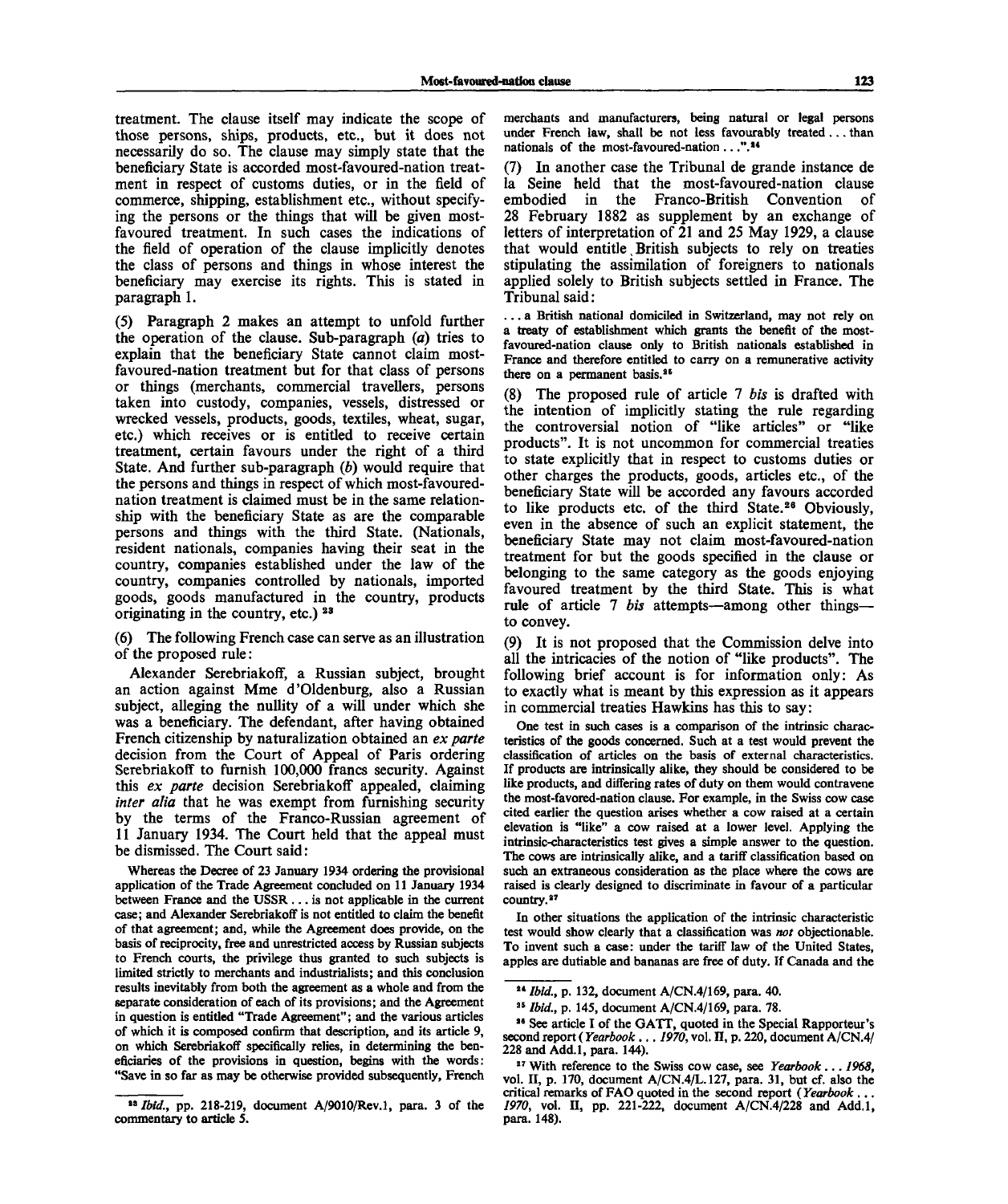United States have a treaty providing that products of either party will be accorded treatment no less favourable than that accorded to "like articles" of any third country, Canada might argue that apples should be free of duty. Any such claim would have to be based on the argument that since both bananas and apples are used for the same purpose (eating), they are "like articles". Applying the test of intrinsic characteristics in this case would promptly settle the question, since apples and bananas are intrinsically different products.<sup>26</sup>

(10) That the difficulties caused by the interpretation of the phrase are not insurmountable between parties acting in good faith is shown by an exchange of views in the Preparatory Committee of the International Conference on Trade and Employment.

"This phrase had been used in the most-favored-nation clause of several treaties. There was no precise definition but the Economic Committee of the League of Nations had put out a report that 'like product' meant 'practically identical with another product'..."

This lack of definition, however, in the view of the British delegate, "has not prevented commercial teaties from functioning, and I think it would, not prevent our Charter from functioning until such time as the ITO [International Trade Organization] is able to go into this matter and make a proper study of it. I do not think we could suspend other action pending that study."

and Australia further noted:

"All who have had any familiarity with customs administration know how this question of 'like products' tends to sort itself out. It is really adjusted through a system of tariff classification, and from time disputes do arise as to whether the classification that is placed on a thing is really a correct classification. I think while you have provision for complaints procedure through the Organization you would find that this issue would be selfsolving".<sup>29</sup>

#### *Article 9. National treatment clause*

**"National treatment clause" means a treaty provision whereby a State undertakes to accord national treatment to another State in an agreed sphere of relations.**

#### *Article 10. National treatment*

**"National treatment" means treatment by the granting State of persons or things in a determined relationship with the beneficiary State, not less favourable than treatment of persons or things in the same relationship with itself.**

### COMMENTARY **TO** ARTICLES 9 AND 10

(1) There is a close relationship between a mostfavoured-nation clause and a national treatment clause. Such clauses often appear in treaties side by side and sometimes in combination.<sup>30</sup> Because of that and in

order to be able to deal with important questions arising from the cumulation of the two,<sup>31</sup> the Special Rapporteur ventures to submit these and the following articles.

(2) National treatment means, according to Wickersham, that the nationals of one of the contracting parties shall be treated in the respects agreed to, in the territory of the other contracting party, just as if they were nationals of the second contracting party. That is, it prevents discrimination against the nationals of the contracting parties in any way, in regard to the points stipulated in the treaty.<sup>32</sup>

(3) The main field where national treatment is usually applied is the treatment of aliens. Right to practise religion, to engage in commercial, industrial, financial and other activities for gain, to acquire, to lease or dispose of property, protection of literary, artistic and scientific works, aspects of social security, taxation, right of access to courts, exemption from *cautio judicatum solvi* are but examples in respect of which national treatment may be—but not necessarily is—stipulated.

(4) National treatment clauses are also used in treaties concluded in the economic field where they are usually not restricted to treatment of natural persons. They may deal with treatment of legal persons, companies, goods, products, etc. A national treatment clause of the General Agreement on Tariffs and Trade (Art. Ill, para. 4) runs as follows:

The products of the territory of any contracting party shall be accorded treatment no less favourable than that accorded to like products of national origin in respect of all laws, regulations and requirements affecting their internal sale, offering for sale, purchase, transportation, distribution or use... $33$ 

(5) National treatment would not apply to customs duties on imports and exports because national products are of course not imported<sup>34</sup> and foreign goods are not exported.<sup>35</sup> On the other hand, because vessels enter both their own and foreign ports in the same manner as, and in competition with, vessels of other countries, national treatment clauses in this field are widespread.

(6) Both national treatment, or "inland parity", and most-favoured-nation treatment, or "foreign parity", are antidiscriminatory, i.e., both guarantee equality. The difference between them lies in the choice of base upon which equality is to be measured. By granting inland parity, a nation places the citizens of a foreign

<sup>. .</sup> . the United States said:

<sup>28</sup> H . C. Hawkins, *Commercial Treaties and Agreements: Principles and Practice* (New York, Rinehart and Cor., 1951), pp. 93-94.

<sup>29</sup> John H. Jackson, *World Trade and the Law of GATT (A Legal Analysis of the General Agreement on Tariffs and Trade)* (Indianapolis, Bobbs-Merrill, 1969), pp. 260-261. Excerpts from the reports of the Economic Committee of the League of Nations are annexed to the Special Rapporteur's first report (see *Yearbook* .. . *1969,* vol. II, p. 175, document A/CN.4/213, annex I).

<sup>&</sup>lt;sup>80</sup> See para. 11 below.

<sup>31</sup> See articles 13 and 14.

<sup>&</sup>lt;sup>32</sup> G. W. Wickersham's report to the League of Nations Committee of Experts for the Progressive Codification of International Law (C.205.M.79.1927), as cited in L. F. L. Oppenheim, *International Law: A Treatise,* 7th ed. [H. Lauterpacht] (London, Longmans, Green and Co., 1948), vol. 1, para. 580, foot-note 2.

<sup>83</sup> GATT, *Basic Instruments and Selected Documents,* vol. IV (Sales No. GATT/1969-1), p. 6.

<sup>&</sup>lt;sup>84</sup> Now that the colonal régime has practically disappeared, the exceptional case of " colonial " trade has become obsolete.

<sup>&</sup>lt;sup>35</sup> See W. McClure, " German-American commercial relations", in *American Journal of International Law* (Washington, D.C.), vol. 19, No. 4 (October 1925), p. 692, quoted by G. Schwarzenberger, *International Law and Order* (London, Stevens, 1971), p. 157, foot-noft 121.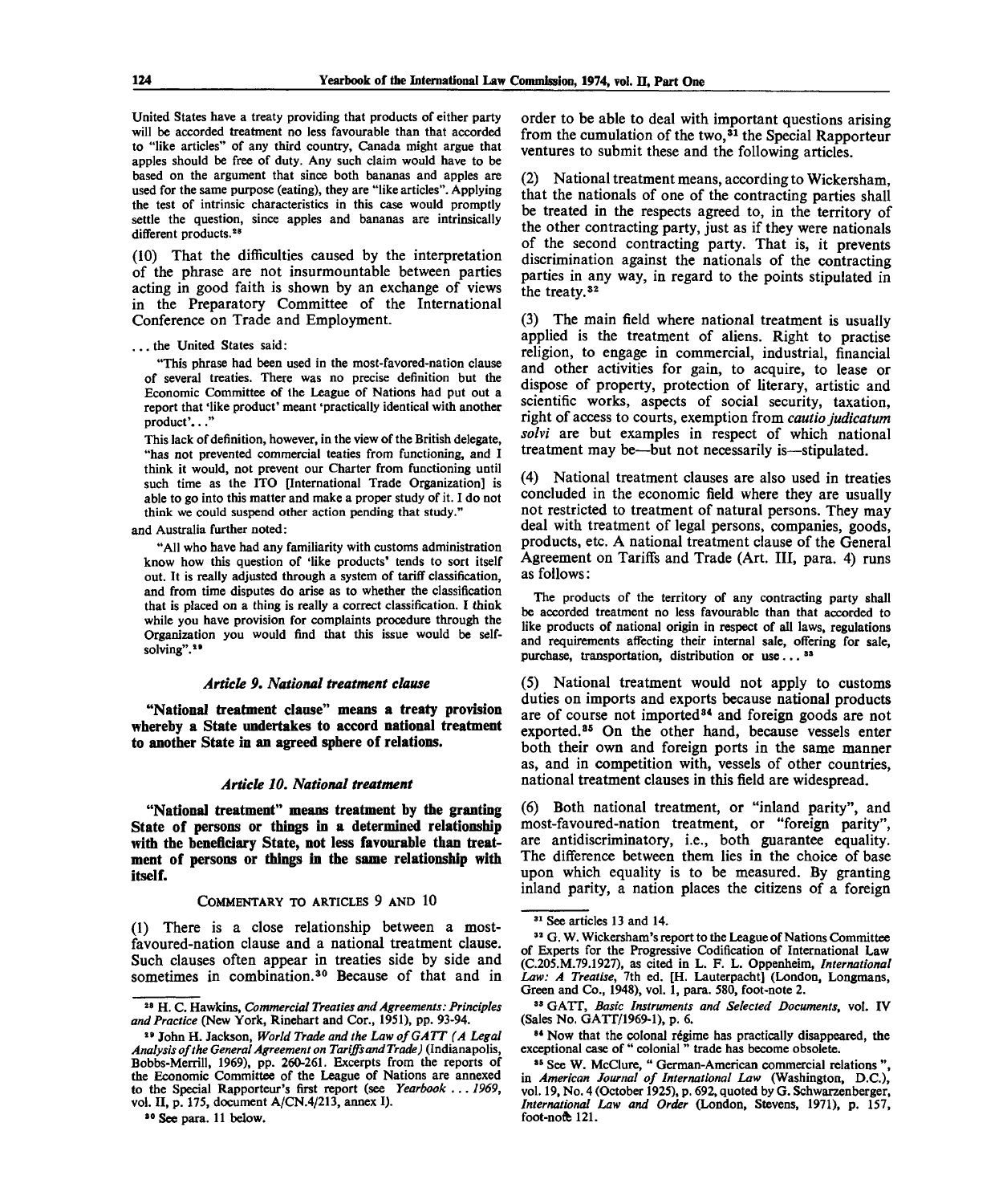country on an equal footing with *its own citizens,* not with those of any other foreign country.<sup>36</sup>

(7) It is by now generally admitted that in the field of international trade the equal treatment of nations on the ground of most-favoured-nation clause would satisfy the conditions of formal equality but would involve explicit discrimination against the weaker members of the international community.<sup>37</sup> Similar or even more forceful considerations apply against the formal equality established by national treatment clauses in fields of trade and other economic competition between nationals and companiesof countries of different level of economic development in systems based on free enterprise.

#### (8) As explained by Usenko:

The practice of granting foreigners equal rights with the nationals of a given country, which was an outgrowth of the bourgeois revolutions, was unquestionably a progressive development. However, since this grant of equality related not only to the protection of foreigners' lives, freedom, property and honour, not only to their legal capacity to the extent required in order to satisfy the individual's physical and spiritual needs, but also to matters of commercial and industrial activity (as must inevitably be the case under the conditions of capitalism), it contained deep contradictions within it from the outset. Where foreigners possess more capital than national industrialists and businessmen, they will in time, availing themselves of "equal rights", unquestionably occupy a dominant position in the country concerned. In the realm of economic activity, the development of capitalism quickly led to the replacement of the individual foreigner by foreign bodies corporate—large stock companies and other types of concerns. Under these conditions, it became quite obvious that the extension of national treatment to the domain of the foreign economic relations of States in effect deprives national industry and trade in weaker countries of State protection against competition from more powerful foreign capital... Under the conditions of capitalism, what national treatment essentially does is thus to afford greater opportunities to the stronger side.

All of this is a sufficient explanation of the fact that socialist States are opposed as a matter of principle to the application of national treatment in the field of international economic relations.<sup>38</sup>

(9) With regard to the application of national treatment clauses in treaties of socialist States, Usenko adds the following:

However, the over-all negative attitude of socialist States toward the broad application of national treatment in the field of international economic relations does not preclude its use in their mutual relations and also in their relations with third countries in specific areas where this cannot have adverse effects and, moreover, is fully justified. For example, socialist States accord national treatment for humanitarian reasons in providing assistance at sea.

Some trade treaties also provide for national treatment (in combination with most-favoured-nation treatment) in the levying of domestic taxes and other charges on imported goods. An example of this solution of the problem is article 4 of the Soviet-Hungarian Treaty of Commerce and Navigation of 15 July 1947:<sup>30</sup>

"Where internal charges are payable in its territory on the production, processing, distribution or consumption of goods of a certain category, each of the Contracting Parties shall accord goods of the same category of the other Party the treatment established by it for its domestic goods, or most-favoured-nation treatment, whichever is more advantageous to the other Party."

The matter is dealt with in similar fashion in trade treaties between the USSR and Poland, Czechoslovakia and Romania.<sup>40</sup>

(10) Technically the most-favoured-nation clause is a *renvoi* to another treaty, whereas the national treatment clause is a *renvoi* to municipal law.<sup>41</sup>

(11) When inland parity (national treatment) and foreign parity (most-favoured-nation treatment) are provided for side by side in the same treaty this may take place in the form that in one respect national treatment, in another most-favoured-nation treatment is pledged. Thus, e.g., the 1951 Convention relating to the Status of Refugees<sup>42</sup> assures national treatment to refugees in matters pertaining to access to the courts, including legal assistance and exemption from *cautio judicatum solvi* (art. 16) and most-favoured-nation treatment as regards the right to engage in wage-earning employment (art. 17).

(12) The case where both national treatment and mostfavoured-nation treatment are stipulated in respect of the same subject-matter is dealt with separately.<sup>43</sup>

(13) Articles 9 and 10 are drafted on the pattern of articles 4 and 5 as adopted by the Commission.<sup>44</sup> The reason for using the expression "persons or things in a determined relationship" [with a State] in article 10 is the same as that explained in paragraph 3 of the commentary to article 5.

(14) Article 10, unlike article 5, contains no reference to the treatment of a State. It is believed that there is no practice which would substantiate such reference.

(15) If articles 9 and 10 are retained by the Commission, then appropriate changes will be necessary *inter alia* in article 2, where the expressions "granting State" and "beneficiary State" are defined solely in relation to the most-favoured-nation clause and most-favoured-nation treatment.

## *Article 10* **bis.** *National treatment in federal States*

**If the granting State is a federal State, and treatment of persons or things in the agreed sphere of relations is**

<sup>••</sup> R. C. Snyder, *The Most-Favored-Nation Clause: An Analysis with Particular Reference to Recent Treaty Practice and Tariffs* (New York, King's Crown Press, Columbia University, 1948), p. 11.

<sup>87</sup> See *Yearbook... 1973,* vol. II, p. 220, document A/9010/Rev.l, chap. IV, B, para. 9 of the commentary to article 5.

<sup>88</sup> E. T. Usenko, *Formy regulirovaniia sotsialisticheskogo mezhdunarodnogo razdeleniia truda* (Forms of the regulation of the Socialist International Division of Labour), Mezdhunarodnye otnoshenia (Moscow, 1965), pp. 251-252. German edition: *Sozialistische Internationale Arbeitsteilung und ihre rechtliche Regelung* (Berlin, Staatsverlag der Deutschen Demokratischen Republik, 1966), p. 211.

<sup>89</sup> United Nations, *Treaty Series,* vol. 216, p. 247.

<sup>40</sup> Usenko, *op. cit.,* p. 253 (German edition, p. 212).

<sup>41</sup> Statement by Mr. Reuter at the sixteenth session of the International Law Commission *(Yearbook*... *1964),* vol. I, p. 113, 741st meeting, para. 14.

<sup>&</sup>lt;sup>42</sup> United Nations, *Treaty Series*, vol. 189, p. 137.

<sup>43</sup> See article 14 below.

<sup>&</sup>lt;sup>44</sup> See *Yearbook* . . . 1973, vol. II, pp. 215 and 218, document A/9010/Rev.l, chap. IV, B.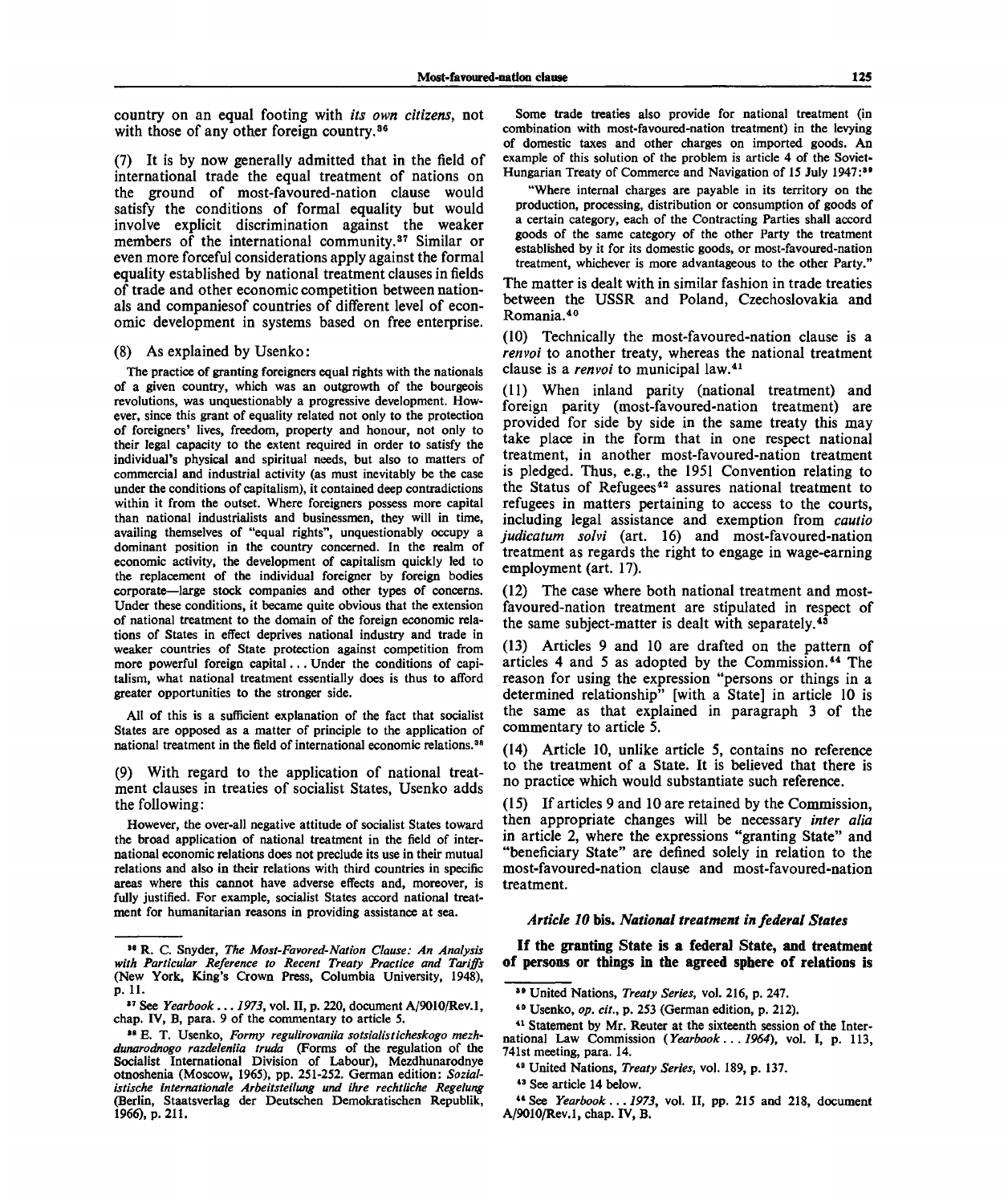**not identical in all of its member States, then national treatment means treatment of persons and things in a determined relationship with the beneficiary State in one of the member States of the granting State on terms not less favourable than those of the treatment accorded in that member State to persons and things in the same relationship with other member States of the granting State.**

#### **COMMENTARY**

(1) National treatment has a special feature in some of the federal States. When Switzerland grants national treatment to another country, that does not mean that the nationals of that foreign country shall be treated in Valais as Valaisans, but that they shall be treated there as citizens of another Swiss canton; and if there are differences of treatment between the citizens of the various cantons, as of the least well-treated canton. It is indeed impossible to imagine that a foreigner would be better treated in Switzerland than any Swiss national.<sup>45</sup>

(2) In the Federal Republic of Germany the laws of the *Lander* are also highly complex and it is not always easy to ascertain the exact significance of the national treatment enjoyed by a foreigner in an individual *Land.™*

(3) The situation in the United States is also such that national treatment has not the same content in the individual States. This is expressly spelled out, e.g., in article XIV, paragraph 2 of the Convention of Establishment between France and the United States of America signed at Paris on 25 November 1959. The text of article XIV reads as follows:

*1.* The term "national treatment" means treatment accorded to nationals and companies of either High Contracting Party within the territories of the other High Contracting Party upon terms no less favorable than the treatment therein accorded, in like situation, to the nationals and companies, as the case may be, of such other High Contracting Party.

*2.* National treatment accorded under the provisions of the present Convention to French companies shall, in any State, territory or possession of the United States of America, be the treatment accorded therein to companies constituted in other States, territories and possessions of the United States of America.<sup>47</sup>

(4) The proposed rule does not cover in detail all possible cases. It presumes that in a member State of a federal State all citizens of the federal State are treated alike. Thus it does not refer to the notion of "the citizen of the least-well treated canton".  $48$ 

## *Article 11. Effect of an unconditional national treatment clause*

**Under an unconditional national treatment clause the beneficiary State acquires the right to national treatment from the granting State without the obligation to reciprocate the same treatment in kind to the latter State.**

### *Article 12. Effect of a national treatment clause conditional on material reciprocity*

**Under a national treatment clause conditional on material reciprocity the beneficiary State acquires the right to national treatment from the granting State against reciprocating the same treatment in kind to the latter State.**

## COMMENTARY **TO** ARTICLES 11 AND 12

(1) Articles 11 and 12 are drafted on the pattern of articles 6 *bis* and 6 *ter* and need no further explanation.

The Foreign Minister of France in his letter of 22 July 1929 cited below <sup>49</sup> has expressly stated:

".. . when treaties provide for national treatment without making such treatment conditional on reciprocity, the question of whether a French national enjoys the same advantages in the territory of the other country no longer arises."  $50$ 

This thesis corresponds to the rule proposed in article 11 and from it follows *a contrario* the rule of article 12.

### *Article 13. The right of the beneficiary State under a most-favoured-nation clause to national treatment*

**1. The beneficiary State acquires under a most-favourednation clause the right to national treatment if the granting State has accorded national treatment to a third State.**

**2. Paragraph 1 applies irrespective of whether national treatment has been accorded by the granting State to a third State unconditionally or subject to material reciprocity or against any other compensation.**

#### **COMMENTARY**

(1) The rule proposed in article 13 seems to be at first sight self-evident. When two States promise each other national treatment (inland parity) and then promise other States most-favoured-nation treatment, the latter group may legitimately claim that they are also entitled to be treated on a "national basis", for otherwise they are not being treated as favourably as the most-favourednation (assuming that there is a material difference in treatment as a result of different promises made).<sup>51</sup>

(2) This is also the British practice regarding the relation between national treatment and treatment accorded under a most-favoured-nation clause. According to Schwarzenberger,

the m.f.n. standard fulfils the function of generalizing the privileges granted under the national standard to any third State among the beneficiaries of m.f.n. treatment in the same field."  $62$ 

(3) The same view is held by an author from the German Democratic Republic:

Since national treatment generally embraces a maximum number of rights and the rights accorded are clearly defined, States often seek to have their nationals placed on an equal footing with those of other countries. If national treatment is thus granted to the most-

<sup>46</sup> A. Piot, " Of Realism in Conventions of Establishment", *Journal du droit international,* 88th Year, No. 1, January-March 1961, p. 67.

<sup>&</sup>quot; *Ibid.*

<sup>&</sup>lt;sup>47</sup> United Nations, *Treaty Series*, vol. 401, pp. 90-92.

<sup>48</sup> See para. 1 above.

<sup>49</sup> Para. 4 of the commentary to article 13.

<sup>&</sup>lt;sup>50</sup> Quoted by Mme M. Simon-Depitre in Juris-classeur de droit *international* (Paris, Editions techniques), vol. V, fasc. 523, p. 26. 51 Snyder, *op. cit., pp. 11-12.*

<sup>62</sup> " The Most-Favoured-Nation Standard ... " *(be. cit.),* p. 119.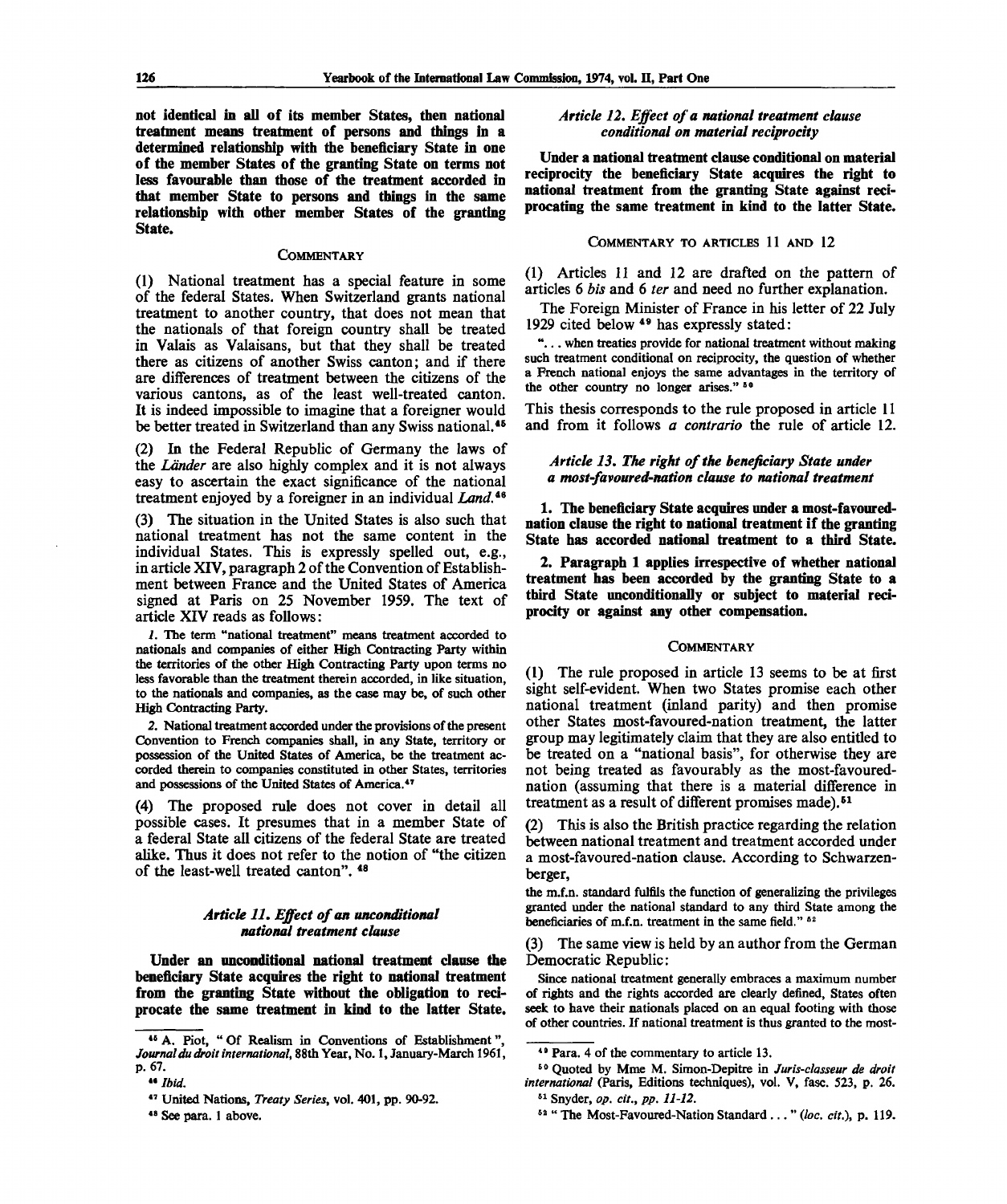favoured nation, all other entitled States can also claim it for their nationals by invoking the most-favoured-nation clause.<sup>53</sup>

(4) This effect of the most-favoured-nation clause has been explicitly recognized in France. The French Foreign Minister in a letter of 22 July 1929 <sup>54</sup> published a list of countries enjoying national treatment in France. The Minister added:

A greater number of conventions were entered into on the basis of the treatment reserved for the nationals of the most-favourednation. Aliens capable of availing themselves of a convention of that nature are entitled to be treated in France as the nationals of the above-listed countries.<sup>55</sup>

The official French view on this has not changed ever since.

(5) This position manifests itself also in the practice of French courts:

[French] legal thinking has, on the whole, taken the view that national treatment is to be applied to those who invoke it on the strength of a most-favoured-nation clause.<sup>56</sup>

Thus—among many other cases—a French court, in this instance the Tribunal correctionnel de la Seine, said:

Whereas Sciama, being of Italian nationality, may legitimately claim the benefit of article 2 of the treaty of establishment of 23 August 1951 between France and Italy, which provides: "The nationals of each of the High Contracting Parties shall enjoy in the territory of the other party most-favoured-nation treatment with regard to .. . the practice of trade..."; and whereas, consequently, he is entitled to rely on the provisions of article 1 of the Convention concluded on 7 January 1862 between France and Spain, which provides that: "The subjects of both countries may travel and reside in the respective territories on the same footing as nationals ... practise both wholesale and retail trade operations...".<sup>57</sup>

(6) The Supreme Court of the United States also had the occasion to discuss the effect of a most-favourednation clause when combined with a national treatment clause of another treaty. The most-favoured-nation clause in question was the one in an 1881 treaty between the United States and Serbia. The relevant portion of that clause ran as follows:

In all that concerns the right of acquiring, possessing or disposing of every kind of property, real or personal, citizens of the United States in Servia and Servian subjects in the United States, shall enjoy the rights which the respective laws grant or shall grant in each of these States to the subjects of the most favoured nation.

Within these limits, and under the same conditions as the subjects of the most favoured nation, they shall be at liberty to acquire and dispose of such property, whether by purchase, sale, donation, exchange, marriage contract, testament, inheritance, or in any other manner whatever, without being subject to any taxes, imposts or charges whatever, other or higher than those which are or shall be levied on natives or on the subjects of the most favoured State... $58$ 

58  *British and Foreign State Papers, 1880-1881,* vol. 72, (London, Ridgway, 1888), p. 1131.

The Court said:

The 1881 Treaty clearly declares its basic purpose to bring about "reciprocally full and entire liberty of commerce and navigation" between the two signatory nations so that their citizens "shall be at liberty to establish themselves freely in each other's territory". Their citizens are also to be free to receive, hold and dispose of property by trading, donation, marriage, inheritance or any other manner "under the same conditions as the subjects of the most favored nation". Thus, both paragraphs of Art. II of the Treaty which have pertinence here contain a "most favored nation" clause with regard to "acquiring, possessing or disposing of every kind of property". This clause means that each signatory grants to the other the broadest rights and privileges which it accords to any other nation in other treaties it has made or will make. In this connection we are pointed to a treaty of this country made with Argentina before the 1881 Treaty with Serbia, and treaties of Yugoslavia with Poland and Czechoslovakia, all of which unambiguously provide for the broadest kind of reciprocal rights of inheritance for nationals of the signatories which would precisely protect the right of these Yugoslavian claimants to inherit property of their American relatives.<sup>59</sup>

The national treatment clause (article IX) of the Treaty of Friendship, Commerce, and Navigation between the United States and the Argentine Confederation of 1853 provided:

In whatever relates to.. . acquiring and disposing of property of every sort and denomination, either by sale, donation, exchange, testament, or in any other manner whatsoever,... the citizens of the two contracting parties shall reciprocally enjoy the same privileges, liberties and rights as native citizens...<sup>60</sup>

#### The Court concluded:

We hold that under the 1881 Treaty, with its "most favoured nation" clause, these Yugoslavian claimants have the same right to inherit their relatives' personal property as they would if they were American citizens living in Oregon . . . <sup>61</sup>

(7) The solution sustained in practice and proposed in article 13 has been questioned in the writings of several authors. According to Level:

It may be argued against the affirmative solution that, among the concessions mutually granted by the High Contracting Parties, the most-favoured-nation clause is of a lower order than the national treatment clause and that it is paradoxical for the former to produce the same effects as the latter. It may also be wondered whether the special nature of the two clauses does not bar their cumulative application. As clauses which grant equal treatment, in one case, with the most-favoured foreigner and, in the other case, with nationals, they have no effect by virtue of their content but by mere reference. Is the intent of the contracting States truly reflected by thus linking one clause to the other to the point of producing an effect which is not in keeping with the meaning of the first of the two clauses?  $42$ 

(8) This idea has been developed in some depth in the Institute of International Law in the provisional and definitive reports of Pescatore on the topic: "The most-

<sup>58</sup> K. Becher, " Das Prinzip der Meistbegiinstigung und die Volkerrechtskommission der Vereinten Nationen", in *Deutschen Aussenpolitik* (East Berlin), 17th year, No. 4 (July-August 1972), p. 774.

<sup>54</sup> France, *Journal ojficiel de la Republique francaise, Lois et decrets* (Paris), 12-13 August, 1929, 61st year, No. 189.

<sup>66</sup> Piot, *loc. cit.,* p. 45.

<sup>88</sup> Level, *loc. cit.,* p. 338.

<sup>57</sup> See *Yearbook..*. *1973,* vol. II, p. 145, document A/CN.4/269, para. 77.

<sup>59</sup> See *Yearbook ... 1973,* vol. II, p. 144, document A/CN.4/269, para. 73.

<sup>80</sup> United States of America, *The Statutes at Large and Treaties of the United States of America from December 1925 to March 1927,* vol. X (Washington, D.C., U.S. Government Printing Office, 1927), p. 1009. Text also in *British and Foreign State Papers, 1852-1853,* vol. 42 (London, Ridgway, 1864), p. 722.

<sup>61</sup> See *Yearbook*... *1973,* vol. II, p. 144, document A/CN.4/269, para. 73.

<sup>42</sup>  *loc. cit.,* p. 338.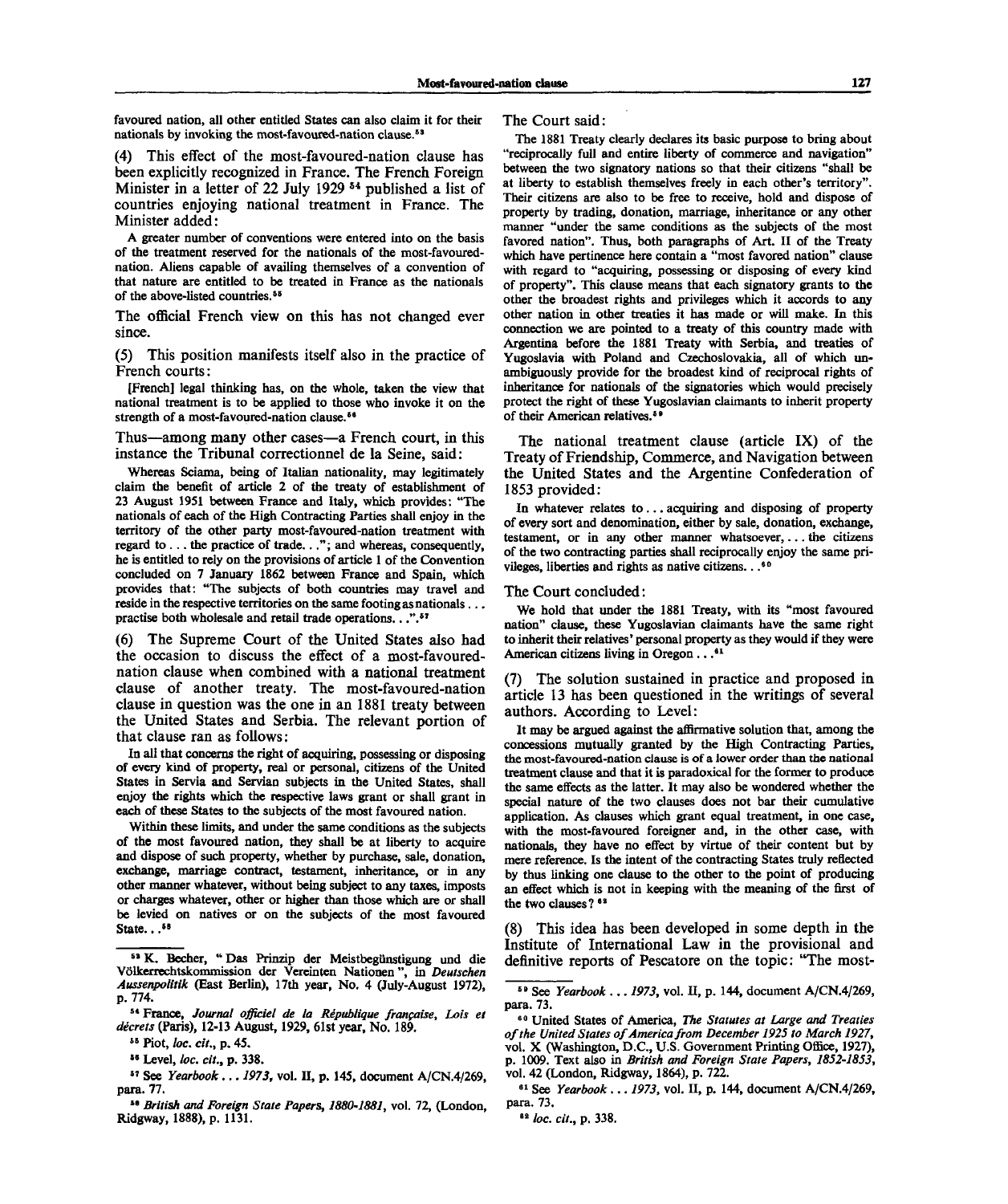favoured-nation clause in multilateral conventions." He writes in his definitive report:

. . . the two standards of treatment are so different in nature that it cannot be said that the most-favoured-nation clause can, in relevant cases, enable the beneficiary State to benefit from national treatment as well. In order that this problem—rather abstruse, it is true, but important in its practical effects—may be properly understood, let us recall in more concrete terms what it involves.

Let us assume that State A has granted most-favoured-nation treatment to one or more other States—States B, C, D, etc. It subsequently concludes with State X a treaty dealing with the same subject, e.g. the right of establishment or the protection of persons, which is based not on the standard of most-favoured-nation treatment but on the principle of national treatment, i.e. on granting nationals of State X the same status as nationals of State A. Can it not be said that, as a result of the treaty concluded by State A with State X, the most-favoured-nation standard henceforth encompasses national treatment? In other words, the most-favoured-nation clause will permit States B, C, D, etc. to enjoy the benefits of national treatment.

The question is a controversial one because the equation we have just made is open to the objection that the two clauses in question are different in nature inasmuch as the obligation assumed by **a** State under the most-favoured-nation clause never goes beyond granting the most favourable treatment enjoyed *by a foreigner,* which is not the same thing as granting the same treatment as that enjoyed by the State's own nationals. A further objection can also be made: the argument that the most-favoured-nation clause confers upon the beneficiary State the advantages of national treatment if that treatment is granted to any other State would have the inequitable effect of enabling States benefiting from the most-favourednation clause henceforth to claim national treatment without being themselves bound to grant it. That brings us back to the problem of reciprocity in the application of the clause. We are confronted with the fact that national treatment is normally granted only on the basis of reciprocity, and it would indeed be going very far to bestow the same advantage on countries which continue, u nder the clause, to grant only the same treatment as that accorded to foreigners.

The Rapporteur therefore holds to the view that the most-favourednation clause cannot afford more than the most favourable possible treatment which is accorded to foreigners and that the granting of national treatment, on the other hand, represents a *transitio ad aliud genus* which cannot be effected by means of the clause.

Judging from the replies received, this conclusion is not open to debate in cases where the principle of national treatment is an integral part of the constitutional framework of an economic integration scheme embracing a number of States.<sup>63</sup>

In consideration of certain comments made and doubts expressed by members of the Institute (Castaneda and Guggenheim), Pescatore then seemed willing to restrict the validity of this thesis to economic relations when he stated :

. . . as far as international economic relations are concerned, the Rapporteur holds strongly to his view that the granting of national treatment by a State to the trade and economic activities of a third country does not obligate that State to extend the same treatment to all beneficiaries of the most-favoured-nation clause.<sup>64</sup>

It has to be noted that this thesis of Pescatore has not been embodied in his draft resolutions and thus the Institute as a whole was not put in the position to pronounce itself on the matter.

One of the purposes of Pescatore—perhaps the main one—was to prove that the advantages granted to each other by member States of an economic union cannot be attracted by a most-favoured-nation clause of a treaty entered into between a member and a non-member State. His argument was that the advantages accorded within the framework of an economic union were not *eiusdem generis* in relation to a most-favoured-nation pledge in favour of an outsider  $65$  and even less so if the advantages in question consisted—as it was frequently the case in such unions—in the assimilation of each other's nationals in certain respects. However, even if it were true that the advantages granted within an economic union could not be attracted by most-favoured-nation clauses—a thesis which is open to serious doubt and by far not substantiated by practice—it would not prove the existence of a rule that national treatment grants in economic matters are not susceptible to be covered by most-favoured-nation clauses.

(9) Basing his views on the practice of States, the Special Rapporteur does not have any reason to depart from the conclusion which follows from the ordinary meaning of the clause which assimilates its beneficiary to the nation most favoured: if the most, the highest, favour accorded to a third State consists in national treatment, then it is this treatment which is, in conformity with the promise, due to the beneficiary. If a State wishes to exclude previous or future national treatment grants from its mostfavoured-nation pledge, it is free to do so. If such exception is not written in the treaty, then the consequences are to be taken even if the national treatment promise follows the most-favoured-nation treaty. This situation requires nothing but a certain circumspection from statesmen involved in treaty-making, and they can rightly be expected to abstain from rash decisions.

## *Article 14. Cumulation of national treatment and most-favoured-nation treatment*

**If in an agreed sphere of relations both most-favourednation treatment and national treatment are stipulated by the granting State, the beneficiary State has the right to claim that treatment which it deems more favourable.**

#### **COMMENTARY**

(1) It is not uncommon that both national treatment and most-favoured-nation treatment are stipulated in respect of the same subject matter. Nolde refers to the Portuguese-English treaty of 1642 in article 4 of which Portugal promised

[t] hat the subjects of the Most Renowned King of Great Britain . . . shall [not] be more burdened with Customs, Impositions, or other Taxes other than the Inhabitants and Subjects of the said Lands [Kingdoms, Provinces, Territories and Islands of the King of Portugal, in Europe], or other Subjects of any Nation whatsoever in league with the Portugals... $66$ 

<sup>83</sup>  *Annuaire de Vlnstitut de droit international, 1969* (Basle), vol. 53, t. I, pp. 201-202.

<sup>•«</sup> *Ibid.,* p. 203.

<sup>85</sup> See *Yearbook* .. . *1973,* vol. II, pp. 106-107, document A/CN.4/ 266, para. 13 of the commentary to article 7.

<sup>&</sup>lt;sup>66</sup> B. Nolde, " La clause de la nation la plus favorisée et les tarifs préférentiels, " *Recueil des cours de l'Académie de droit international de la Haye, 1932-1* (Paris, Sirey, 1932), vol. 39, p. 27.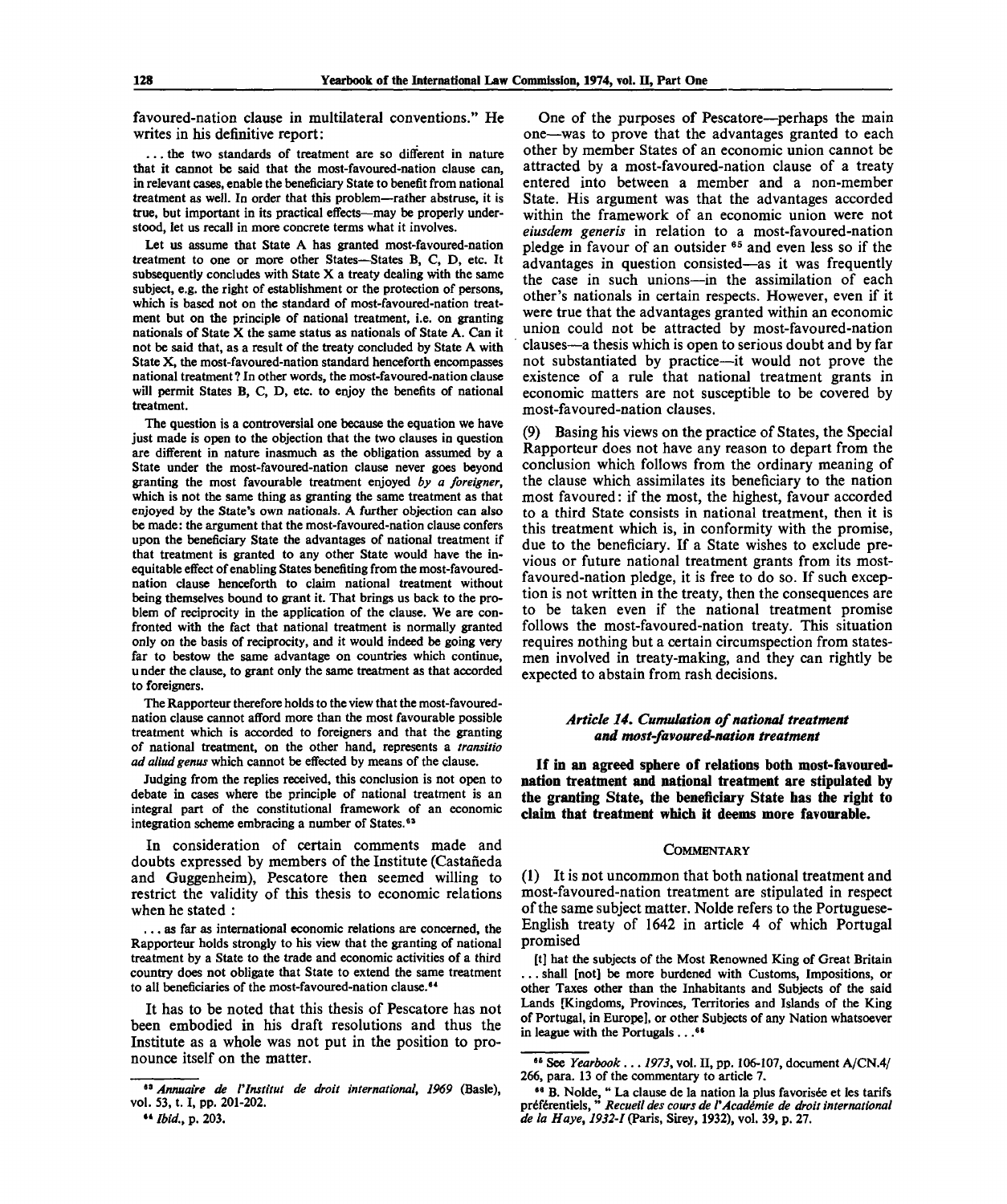An example of a more recent vintage is the provision of article 6, paragraph 1 of the multilateral Convention on Cooperation in Maritime Commercial Navigation signed at Budapest on 3 December 1971 by Bulgaria, Czechoslovakia, German Democratic Republic, Hungary, Poland, Romania and the USSR running as follows:

1. Vessels flying the flags of the Contracting Parties shall enjoy in ports of the respective countries, on the basis of reciprocity, the most favourable treatment accorded to national vessels engaged in international traffic or, also on the basis of reciprocity, the most favourable treatment accorded to vessels of other countries in all matters relating to their entry into, stay in and departure from a port, the use of ports for loading and unloading operations, the taking on and setting down of passengers, and the use of navigation services.

(2) In some clauses it is specified that the basis of the treatment in question shall be that of the granting country's nationals or the nationals of the most-favourednation "whichever is more favorable". See, e.g., article 38 of the Treaty on Friendship, Commerce and Navigation between the Federal Republic of Germany and Italy of 21 November 1957.<sup>67</sup>

(3) The Secretariat of the Economic Commission for Europe in a paper analysing the compatibility of these two kinds of grants whether embodied in one or more instruments came to the following conclusion:

... the problem of the compatibility of general most-favourednation treatment and the grant of "national treatment" to commercial shipping does not, in fact, appear to arise. Where both these systems exist side by side, the provisions for "national treatment" has overriding force—always provided that no more favourable concession has been made to a third country. In such a case, it is this more favourable treatment which must be granted to shipping of the country eligible for both "national treatment" and mostfavoured-nation treatment. Such a solution, undoubtedly prevailing in treaties of commerce which, like that between Norway and the USSR, contain the "national treatment" clause for commercial shipping side by side with a general most-favoured-nation clause, seems equally applicable both in the case of a multilateral convention containing both clauses and in the case of multilateral convention containing only the general most-favoured-nation clause faced with bilateral conventions containing the "national treatment" clause for particular questions relating to commerce or navigation.<sup>68</sup>

(4) It is generally presumed that national treatment is at least equal or superior to the treatment of the mostfavoured foreign country and therefore the former implies the latter. This has been explicity stated in a protocol forming part of the Treaty of Commerce and Navigation between the United Kingdom and Turkey, signed on 1 March 1930. The protocol reads:

It is understood that, wherever the present Treaty stipulates national treatment, this implies the treatment of the most favoured foreign country, the intention of the High Contracting Parties clearly being that national treatment in their respective territories is at least equal or superior to the treatment of the most favoured foreign country.<sup>69</sup>

The presumption is, however, open to rebuttal. There may be cases where foreigners enjoy advantages not granted to nationals. Should such case occur, mostfavoured-nation treatment surpasses national treatment.

A specific stipulation to this effect may be found in the United Kingdom-Switzerland Treaty on Friendship, Commerce and Reciprocal Establishment of 6 September 1855, article VIII of which runs as follows:

In all that relates to the importation into, the warehousing in, the transit through, and the exportation from, their respective territories, of any article of lawful commerce, the two contracting parties engage that their respective subjects and citizens shall be placed upon the same footing as subjects and citizens of the country, or as the subjects and citizens of the most favoured nation in any case where the latter may enjoy an exceptional advantage not granted to natives.<sup>70</sup>

### (5) According to Sauvignon:

[National treatment] is sometimes granted concurrently with the most-favoured-nation clause. In such cases, it is the more favourable of the two types of treatment—normally national treatment—that applies. In exceptional cases, however, most-favoured-nation treatment may be more advantageous than national treatment. This is the case when a State which wishes to expand its industrial production grants foreign enterprises tax exemptions and other advantages greater than those accorded to national enterprises. It would therefore be quite false to suppose that the granting of national treatment automatically encompasses most-favourednation treatment." <sup>71</sup>

## (6) According to Schwarzenberger:

. . . two or more of the standards may also be employed in the same treaty for the better attainment of the same or different objectives. Thus, the coupling of m.f.n. and national-treatment clauses may lead to treatment more advantageous to nationals of the other contracting party than could be achieved by the employment of one or the other standard in relation to, for instance, exemption from civil defence duties. In such cases, the typical intention of contracting parties is that the application of several standards should be cumulative. Therefore a presumption exists in favour of their cumulative interpretation.<sup>72</sup>

## *Article 15. The commencement of the functioning of a most-favoured-nation clause*

**1. An unconditional most-favoured-nation clause commences to function at the time of its entry into force provided that at that time the treatment specified in the clause has been accorded by the granting State to a third State. If that treatment is accorded later, the clause commences to function at the time of the according of that treatment.**

**2. A most-favoured-nation clause subject to material reciprocity commences to function at the time defined in paragraph 1 provided that at that time material reciprocity has been established between the granting State and the beneficiary State in respect of the treatment specified in the clause. If that reciprocity is established later, the clause commences to function at the time of the establishment of that reciprocity.**

<sup>87</sup> K. Strupp, *op. cit.,* p. 500.

<sup>••</sup> E/ECE/270, Part II, para. 42 *(h).*

<sup>«•</sup> League of Nations, *Treaty Series,* vol. CVIII, p. 432.

<sup>70</sup> United Kingdom, Foreign Office, *Handbook of Commercial Treaties etc. with Foreign Powers,* 4th ed. (London, H.M. Stationery Office, 1931), p. 669.

<sup>&</sup>lt;sup>71</sup> E. Sauvignon, La clause de la nation la plus favorisée (Grenoble, Presses universitaires de Grenoble, 1972), p. 6.

<sup>&</sup>lt;sup>72</sup> " The principles and standards of international economic law ", *Recueil des cours... 1966-1* (Leiden, Sijthoff, 1967), vol. 117, p. 69.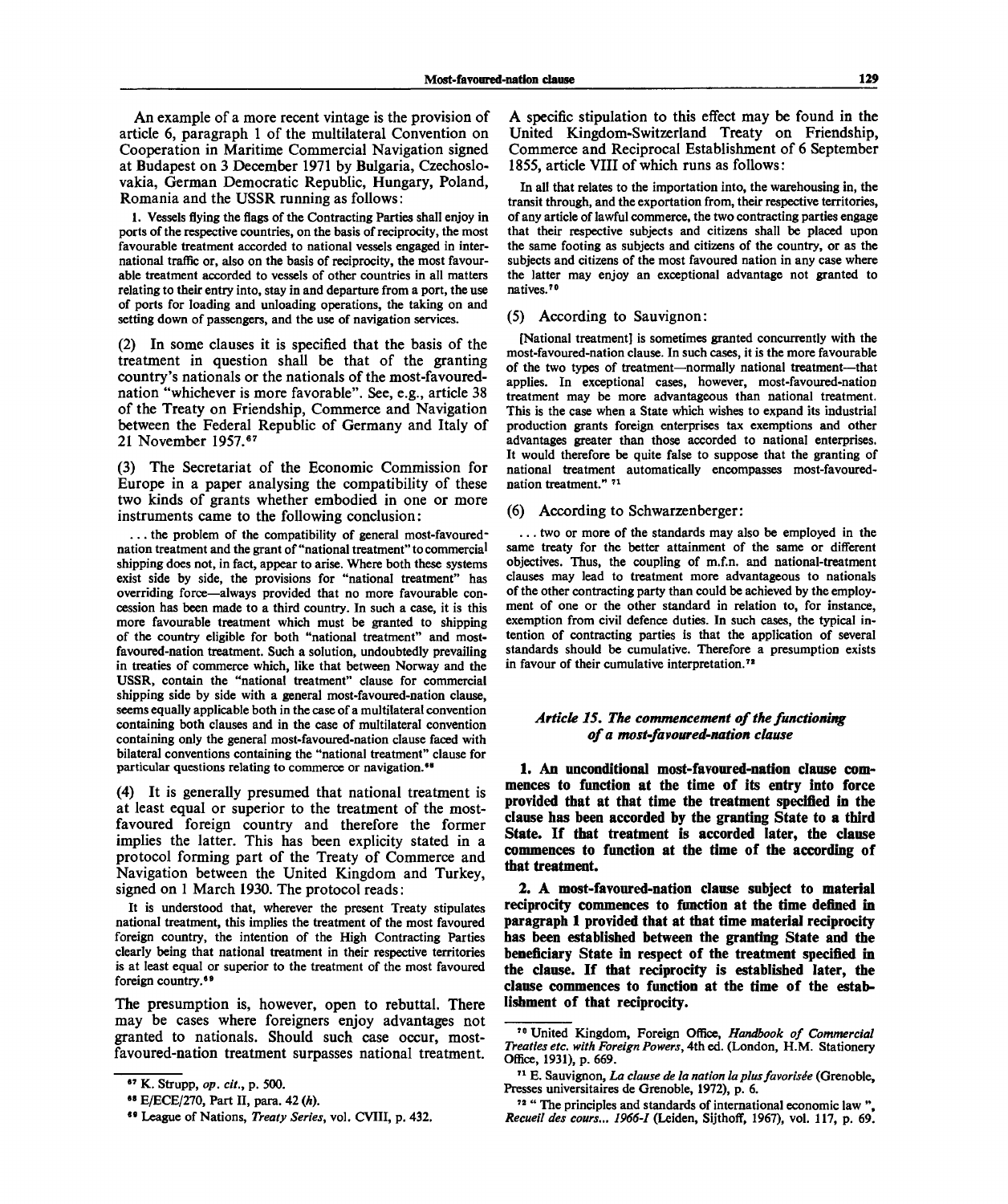#### **COMMENTARY**

(1) The first task of the commentary is to explain the use of the expression "functioning" in relation to the mostfavoured-nation clause. In the first drafts of the Special Rapporteur the words "operate" and "operation" were used, these being the terms commonly used for conveying the idea which has to be expressed. The term "operation" of a treaty, however, is used in the 1969 Vienna Convention on the Law of Treaties,<sup>73</sup> although not defined in its article 2 on the use of terms. Still it is obvious that what is meant in the convention by "operation" of a treaty is that it has entered into force and has not been terminated, suspended or invalidated. This follows most clearly from the expression "suspension of the operation of the treaty" as used in part V of the convention. Hence in the terminology of the 1969 Convention a treaty containing a most-favoured-nation clause—and the clause itself as a provision of a treaty—is "in operation" from the moment of its entry into force until its termination, suspension etc. It being the desire of the Commission to keep the terminology of the articles on the most-favourednation clause as close as possible to that of the 1969 Convention, a word other than "operation" has to be found to express the idea that the clause in itself, by its mere entry into force—by the beginning of its "operation", to use the terminology of the 1969 Convention—does not really become operative, i.e., it does not really function, in the absence of the granting State's undertaking to third States. Its functioning—here we would rather say "its operation" if this word was not reserved by the Convention for expressing another notion—begins only if such undertakings are made by the granting State, i.e., if a third State has been actually put in a favoured position.

(2) The presence of two elements is necessary to put into action an unconditional most-favoured-nation clause: (a) a valid clause contained in a treaty in force, *(b)* a grant of favours by the granting State to a third State. A third element is needed in the case of a clause subject to material reciprocity: the establishment of that reciprocity. If one of the necessary elements is lacking, there is no such thing as an operating or a functioning clause.<sup>74</sup> The moment of the beginning of the functioning is the one when the last (in the case of an unconditional clause, a second, and in that of a clause subject to reciprocity, a third) element enters the scene.

(3) Paragraphs 1 and 2 of article 15 spell out also the generally admitted rule that a most-favoured-nation clause—unless otherwise agreed—attracts benefits granted to a third State both before and after the entry into force of the treaty containing the clause. The reason of this rule is explained by Sauvignon as follows:

... since the purpose of the clause is to place the beneficiary State on an equal footing with third States, it would be an act of bad faith to confine that equality existing at the time of the treaty or to future legal situations. A *"pro futuro"* clause or a clause directed towards the past cannot be deemed to exist unless it is worded in unequivocal fashion. Otherwise, the clause must extend to the beneficiary all advantages granted both in the past and in the future.<sup>75</sup>

(4) This view is sustained in practice as evidenced by the following case:

The special legislation of Belgium regulating the duration of tenancies rendered nationals of countries which were either neutral or allied to Belgium during the First World War eligible to share in its benefits, on condition of reciprocal treatment. The claimant complained that the privilege of the legal extension of her tenancy had been denied her because of her French nationality and of the lack of reciprocal treatment of Belgian nationals in France, The Court held for the claimant. Pursuant to the Franco-Belgian convention of 6 October 1972, the nationals of each of the High Contracting Parties "shall enjoy in the territory of each other most-favoured-nation treatment in all questions of residence and establishment, as also in the carrying on of trade, industry and the professions" (article 1). This privilege was extended to cover the possession, acquisition and leasing of real or personal property (article 2). The Treaty concluded between Belgium and Italy on 11 December 1882 provided (article 3) that the nationals of each of the High Contracting Parties should enjoy within each other's territory full civil rights on an equal footing. The court said:

It follows, then, that by virtue of the most-favoured-nation clause, French nationals in Belgium are completely assimilated to Belgian nationals for the purposes of their civil rights, and consequently share in the legislation regulating rents. It is immaterial whether these treaties precede or succeed the legislation in question .. .

The Franco-Belgian treaty of 6 October 1927 was concluded by the Belgian Government in the hope of securing of its nationals in France the benefit of all legislation affecting tenancies and commercial property, in order that the nationals of each country should be treated on an equal footing...

The claimant, as a French national, is therefore entitled to claim a legal extension of her tenancy of the premises by virtue of the treaty of 6 October 1927."

(5) The question has also been raised and discussed, whether the beginning of the functioning of a mostfavoured-nation clause cannot retroactively influence the position of the beneficiary State, i.e. the position of the persons who derive their rights from that State.

#### According to Level:

What is at issue here is whether the clause shall follow the time-ofapplication provisions of the treaty from which it derives its content or those of the treaty which provides for most-favoured-nation treatment. In the latter case, nationals of the beneficiary State can it is true, claim the advantages previously granted to the favoured State, but this treatment takes effect only on the date of the entry into force of the treaty containing the most-favoured-nation clause [...]. If the first assumption is correct and the clause is also *subject* to the time-of-application provisions of the treaty concluded with the favoured State, nationals of the beneficiary State are in exactly the same position as those of the favoured State and are thus entitled to claim that the advantages in question were applicable

<sup>78</sup> For text see *Official Records of the United Nations Conference on the Law of Treaties, Documents of the Conference* (United Nations publication, Sales No. E.70.V.5), p. 289.

<sup>74</sup> As Schwarzenberger *{International Law and Order {op. cit),* p. 130), puts it, " In the absence of undertakings to third States, the m.f.n. standard is but an empty shell".

<sup>&</sup>lt;sup>75</sup> Op. cit., p. 21, note 1. In the same sense S. Basdevant, "Clause de la nation la plus favorisée, " in A. de Lapradelle et J. P. Niboyet, *Ripertoire de droit international* (Paris, Sirey, 1929), vol. Ill, p. 488.

<sup>76</sup> See *Yearbook ..*. *1973,* vol. II, pp. 129-130, document A/CN.4/ 269, para. 31.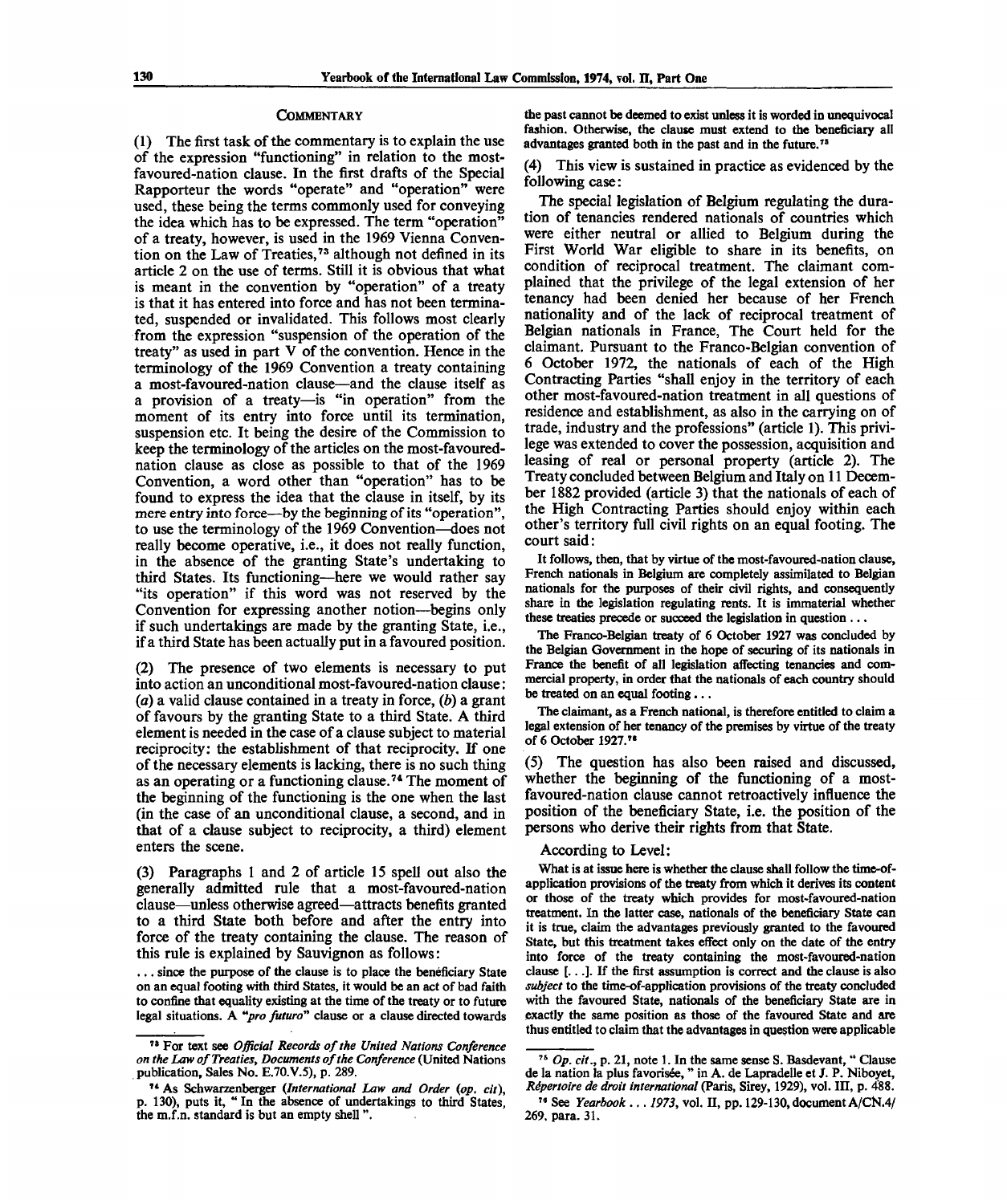to them prior to the publication of the treaty containing the clause, i.e. as from the entry into force of the treaty concluded between the favoured State and the granting State. Thus, in the second of the two posited cases, nationals of the beneficiary State would be entitled to retroactive application—in relation to the date of publication of the treaty containing the clause—of most-favoured-nation treatment.

French legal thinking has rejected the idea of giving the clause this kind of retroactive effect. Nationals of the beneficiary State can claim the advantages granted to the favoured State only on the date of the entry into force of the treaty containing the clause. "The actual formulation of the clause does not warrant retroactive assimilation to foreigners who already enjoy favoured status." .. . "If existing advantages are automatically made applicable, this applies only to the future". [...] Of course, under the rule governing time of application, the High Contracting Parties may, by expressly so stipulating, provide for retroactive application of the clause .. . The view upheld by French legal thinking is in keeping with the analysis of the nature of the clause contained in the judgement rendered by the International Court of Justice in the Anglo-Iranian case. The enjoyment of advantages under the clause derives from the clause itself and not from the treaty containing the substantive provisions whose application is sought. Although the clause permits enjoyment of the advantages granted to nationals of the favoured State, it does not retroactively make the beneficiary State a party to the treaty concluded between the granting State and the favoured State.<sup>77</sup>

#### In the same sense Christian Gavalda writes:

The clause does not do away with past differences between the various national legal systems. The "standard" rule, which calls for an "inopportune" international legal situation to cease to exist at the earliest possible time .. . does not prevail against the international legal principle of non-retroactivity .. .

Most-favoured nation treatment is, as Scelle puts it, "automatically communicated", but this applies only to the future. It should be noted that the same reasoning can be employed in determining the application in time of a treaty containing a *reciprocity clause.* The advantages granted on this basis to nationals of a given State also do not extend back to the time when our nationals first enjoyed this right *(de facto, de jure* or by treaty) in the country concerned.<sup>78</sup>

This reasoning seems to be correct and it is in conformity with the rule set out above.

(6) McNair, in *The Law of Treaties* examined the question "Whether the operation of a most-favoured-nation clause is contingent upon a third State merely becoming entitled to claim certain treatment, or whether it operates only when the third State actually claims and begins to enjoy the treatment".

It seems relevant to quote here his reasoning:

Supposing that Great Britain is entitled to most-favoured-nation treatment under a treaty with State A, and by reason of a treaty between State A and State B the latter is or becomes entitled to claim for itself or its nationals certain treatment from A, e.g. exemption from income-tax or from some legislation affecting the occupation of houses, when is Great Britain entitled to claim from A the treatment due to B? At once or only when B has succeeded in asserting its treaty right to this treatment? In answer to this question two views are possible. The first is that Great Britain has no *locus standi* to claim the treatment until she can point to its actual exercise and enjoyment by B or B's nationals. This view places Great Britain at the mercy of the degree of vigilance exerted by B or the degree of importance of the matter to B; for instance, B might have no

nationals residing in the territory of A and earning a taxable income. The second view is that the most-favoured-nation clause in the treaty with Great Britain, automatically and absolutely, invests her and her nationals with all rights *in pari materia* which may be possessed at any time when the treaty is in force by B and its nationals, irrespective of the question whether those rights are in fact being exercised and enjoyed or not, that is, irrespective of the question whether B has claimed them or neglected to claim them or had no occasion to claim them. The United Kingdom Government has been advised by its law officers that the second view is the right one, that is to say, that while the question "must depend upon the true construction of the most-favoured-nation clause upon which it may arise,... speaking generally... the right extends to the treatment which the most-favoured-nation is entitled to, whether actually claimed or exercised or not." The United Kingdom has asserted, and succeeded in maintaining, this second view.<sup>79</sup>

According to the same source, the same position was taken by the United Kingdom in cases where it was not the beneficiary but the granting State.

On 11 April 1906 on a question relating to the right of aliens to receive British pilotage certificates, the law officers, when asked whether the right claimable by subjects of the nations indicated was an absolute right by reason of the operation of the mostfavoured-nation clause, or whether the right was one which was claimable only if and when the subjects of States who had been granted national treatment had claimed and received the particular privilege then under consideration, said that the answer to this question "must depend upon the true construction of the particular most-favoured-nation clause upon which it may arise; but speaking generally, we are of opinion that the right extends to the treatment which the most-favoured-nation is entitled to, whether actually claimed or not. On the other hand, the treatment accorded in actual practice would be very material upon the construction of the treaty upon which it depends.<sup>80</sup>

A further source shows that this view is not restricted to British practice.

In 1943 the American Embassy in Santiago took the position that the unconditional most-favored-nation clause in the United States-Chilean commercial agreement gave the right to duty-free importation of United States lumber "of those species of woods specified in the memoranda exchanged between the Peruvian and Chilean Governments [providing duty-free treatment for such species of Peruvian lumber imported into Chile] and [that] this position holds regardless of whether there have been any imports into Chile from Peru or any other country of the particular species of wood specified in the memoranda". Thus, the most-favored-nation clause was interpreted to accord those rights legally accorded to products of another country, whether or not there was in fact any enjoyment of such right with reference to such products.<sup>81</sup>

(7) As provided for in article 15, besides the entry into force of the most-favoured-nation clause it is the according of benefits to the third State which brings the clause into action. This "according" can also take place by the conclusion of a treaty or by any other kind of agreement reached between the granting State and the third State. Is the effect the same if the grant is not based on a treaty but on the internal law of the granting State ? According to McNair:

This question is frequently settled without any doubt by the wording of the relevant clause, for instance, the following clause is common:

81 M. Whiteman, *Digest of International Law,* vol. 14 (Washington, D.C., U.S. Government Printing Office, 1970), p. 750.

<sup>&</sup>lt;sup>77</sup> Loc. cit., pp. 336-337.

<sup>&</sup>lt;sup>78</sup> Revue critique du droit international privé (Paris), No. 3 (July-September 1961), p. 538.

<sup>79</sup> A. D. McNair, *The Law of Treaties* (Oxford, Clarendon Press, 1961), pp. 278-279.

<sup>&</sup>lt;sup>80</sup> *Ibid.*, pp. 279-280.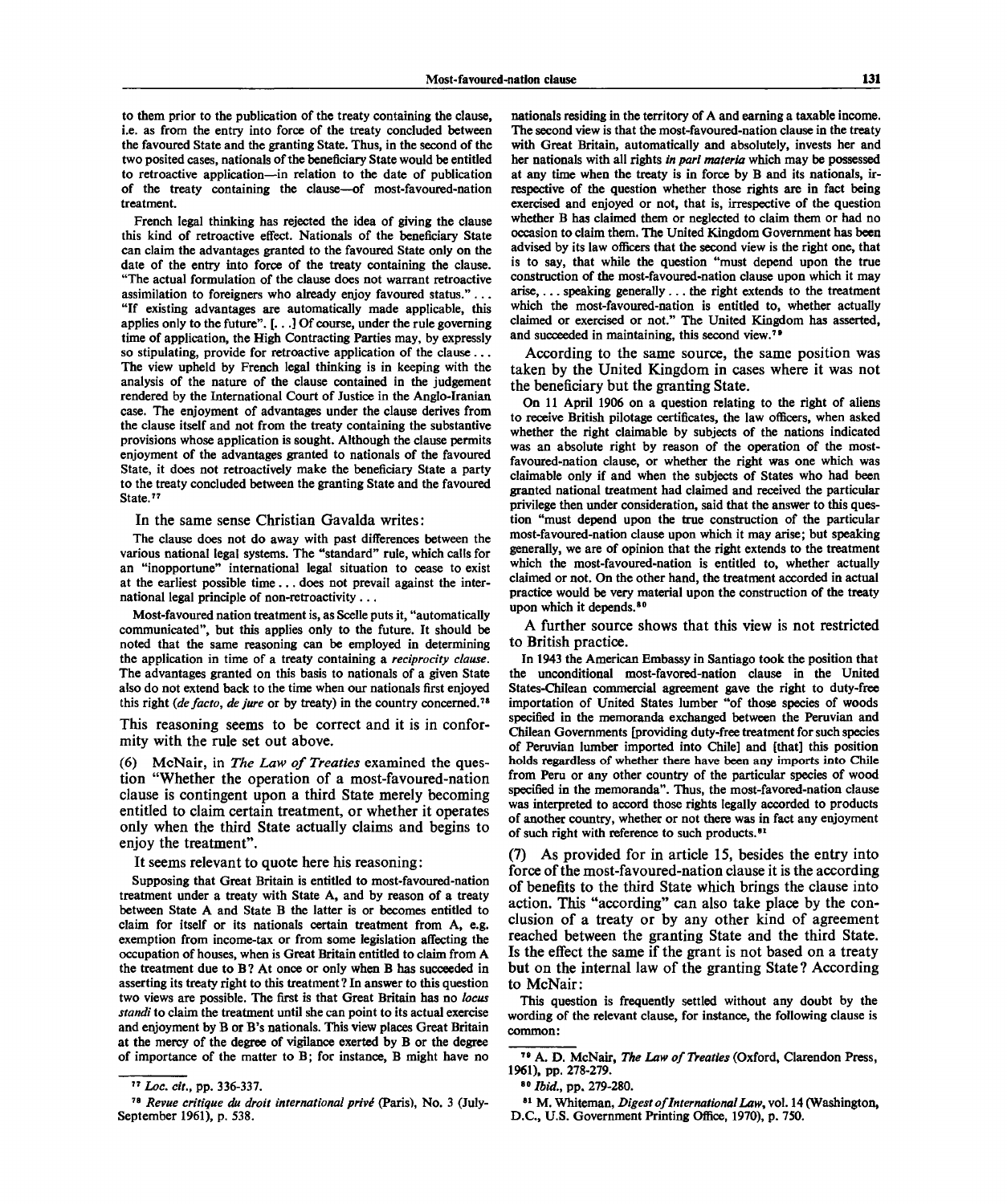"The subjects of each of the High Contracting Parties in the territories of the other shall be at full liberty to acquire and possess every description of property .. . which the laws of the other High Contracting Party permit the subjects of any foreign country to acquire and possess."

On the other hand, where the treaty merely provides that the nationals of A are entitled to whatever rights and privileges B may "grant" to the nationals of C, the question may arise whether the clause refers to grant by treaty or to grant by any means whatever. The British answer to this question is that the clause includes grant by any means whatever.<sup>82</sup>

(8) According to Nolde, "it is quite immaterial whether the advantages granted to 'any third country' derive from the domestic law of the other Contracting Party or from agreements concluded by the latter with 'any third country'".<sup>83</sup> Further he calls this rule "a rule which has long been established and is absolutely unchallengeable".<sup>84</sup>

(9) The 1936 resolution of the Institute of International Law is also explicit: "The most-favoured-nation clause confers upon the beneficiary the regime granted by the other contracting party to the nationals, goods and ships of any third country by virtue of its municipal law and its treaty law".<sup>85</sup>

(10) It is obvious that the answer to the question dealt with in the previous paragraphs depends on the interpretation of the given clause. The purpose of the proposed rule is precisely to give guidance in cases where the wording of the clause is such that it refers purely and simply to most-favoured-nation treatment without containing details as to its functioning. It is believed that in such cases it can be presumed that the intention of the parties consists in bringing the beneficiary in the same legal position as the third State. This idea and the theory -already adopted by the Commission 86-according to which the source of the beneficiary's right lies in the treaty containing the clause, sufficiently warrant the submission of the rule as proposed in article 15.

## *Article 16. Termination or suspension of the functioning of a most-favoured-nation clause*

**1. The functioning of an unconditional most-favoured nation clause shall be considered as terminated or suspended at the time of the termination or suspension of the operation of the clause—or at the time of the termination or suspension of the according of the favoured treatment by the granting State to a third State—whichever is earlier.**

**2. The functioning of a most-favoured-nation clause subject to reciprocity shall be considered as terminated or suspended at the time defined in paragraph 1 or at the time of the termination or suspension of the material reciprocity between the granting State and the beneficiary State in respect of the treatment specified in the clause whichever is earlier.**

### **COMMENTARY**

(1) Paragraph 1 uses the term "termination or suspension of the operation" of the clause with the meaning with which that expression is used in part V of the 1969 Convention.

(2) There is no special rule as to the separability of the most-favoured-nation clause from the other provisions of the treaty. The general rules apply. Each case has to be decided on its own merits.<sup>87</sup> The problem of separability does not arise in cases where the whole treaty consists of a single most-favoured-nation pledge.

(3) Should the parties to a most-favoured-nation clause decide by common accord to modify their agreement so as to exclude certain benefits from the operation of the clause this would of course have the same effect as a partial termination or suspension of the clause.

(4) That the functioning of the clause ceases with its own termination or suspension is almost a tautology and needs no explanation. What is a special feature of the clause and follows from its very nature is that the right of the beneficiary State—and hence the functioning of the clause—ceases when the third State loses its privileged position. The privilege having disappeared, the fact which put the clause into operation no longer exists, and therefore the clause ceases to have effect. *Cessante causa, cessat effectus.ss*

(5) Thus the Supreme Court of Administration of Finland in the case of the application of the Trade Agreement between Finland and the United Kingdom passed a judgement on 12 March 1943 in the following sense:

The duties imposed on certain goods in the trade agreement between Finland and the United Kingdom were to be applied also to goods imported from Germany in accordance with the mostfavoured-nation clause between Finland and Germany. The court decided that after the United Kingdom had declared war on Finland, the most-favoured-nation clause was no longer applicable to Germany, and consequently, the duties imposed on goods imported from Germany should be treated autonomously and not according to the trade agreement between Finland and the United Kingdom.<sup>81</sup>

(6) This characteristic of the most-favoured-nation clause has been expressed by the Institute of International Law in its 1936 resolution in the following manner:

The duration of the effects of the most-favoured-nation clause is limited by that of the conventions with third States which led to the application of that clause.<sup>90</sup>

In the course of the discussion on the codification of the law of treaties the following draft provision was submitted by Mr. Jiménez de Aréchaga:

When treaty provisions granting rights or privileges have been abrogated or renounced by the parties, such provisions can no

<sup>82</sup>  *Op. cit.,* **p.** 280.

<sup>83</sup>  *hoc. cit.,* p. 48.

<sup>84</sup>  *Ibid.* Similarly Sauvignon, *op. cit.,* p. 22.

<sup>&</sup>lt;sup>85</sup> See *Yearbook* . . . 1969, vol. II, p. 181, document A/CN.4/213, annex II.

<sup>86</sup> See *Yearbook ... 1973,* vol. II, p. 221, document A/9010/Rev.l, chap. IV, B, article 7.

<sup>&</sup>lt;sup>87</sup> Basdevant, loc. cit., p. 481; D. P. O'Connell, " State succession and problems of treaty interpretation, " *American Journal of International Law* (Washington, D.C.), vol. 58, No . 1 (January, 1964), p. 45.

<sup>88</sup> Snyder, op. cit., p. 37; Sibert, Traité de droit international public (Paris, Dalloz, 1951), vol. II, p. 255.

<sup>89</sup>  *Yearbook... 1973,* vol. II, p. 124, document A/CN.4/269, para. 13.

<sup>90</sup>  *Yearbook... 1969,* vol. II, p. 181, document A/CN.4/213, annex II.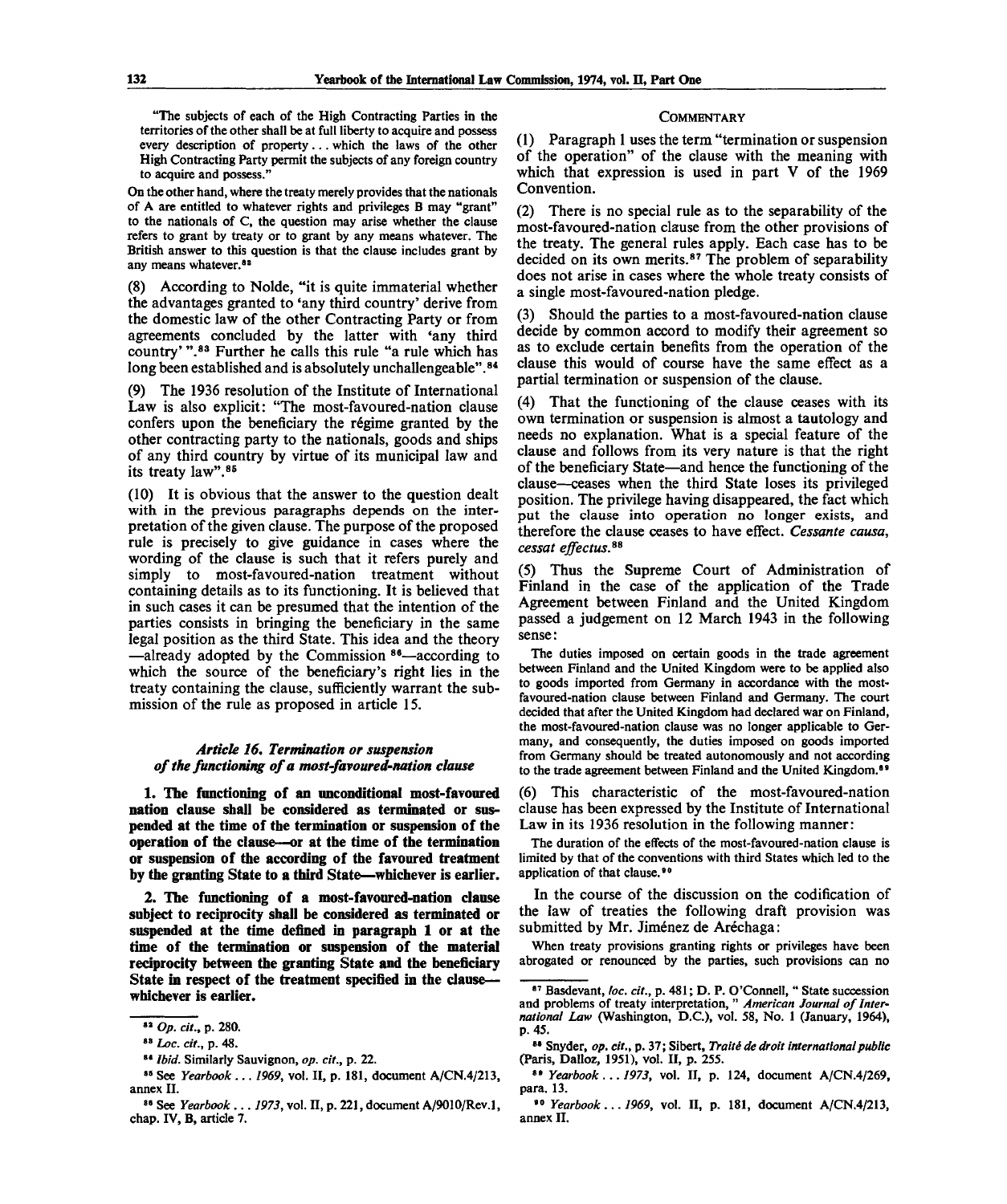longer be relied upon by a third State by virtue of a most-favourednation clause.<sup>91</sup>

Both texts are limited to the case where the favour granted by the granting State to a third State was embodied in a treaty.

The will of the parties can of course under special circumstances change the operation of the clause. That such special circumstances existed in the case was contended by the American party before the International Court of Justice in the case concerning rights of nationals of the United States of America in Morocco.<sup>92</sup> The Court interpreted the most-favoured-nation clauses in the treaties between the United States and Morocco in accordance with the general nature and purpose of the most-favoured-nation clauses.

#### In the words of the Court:

The second consideration [of the United States] was based on the view that the most-favoured-nation clauses in treaties made with countries like Morocco should be regarded as a form of drafting by reference rather than as a method for the establishment and maintenance of equality of treatment without discrimination amongst the various countries concerned. According to this view, rights or privileges which a country was entitled to invoke by virtue of a most-favoured-nation clause, and which were in existence at the date of its coming into force, would be incorporated permanently by reference and enjoyed and exercised ever after the abrogation of the treaty provisions from which they had been derived.

From either point of view, this contention is inconsistent with the intentions of the parties now in question. This is shown both by the wording of the particular treaties, and by the general treaty pattern which emerges from the examination of the treaties .. . These treaties show that the intention of the most-favoured-nation clauses was to establish and to maintain at all times fundamental equality without discrimination among all of the countries concerned.<sup>93</sup>

In the same judgement the Court held also:

It is not established that most-favoured-nation clauses in treaties with Morocco have a meaning and effect other than such clauses in other treaties or are governed by different rules of law. When provisions granting fiscal immunity in treaties between Morocco and third States have been abrogated or renounced, these provisions can no longer be relied upon by virtue of a most-favoured-nation clause.<sup>94</sup>

(8) A notable instance of changing the general pattern of the operation of the clause is that of the General Agreement on Tariffs and Trade. The key provision of the General Agreement is a general most-favoured-nation clause in respect of customs duties and other charges in article I, paragraph I.<sup>96</sup>

Article II, paragraph 1 *(a)* of the General Agreement however provides:

Each contracting party shall accord to the commerce of the other contracting parties treatment no less favourable than that provided for in the appropriate Part of the appropriate Schedule annexed to this Agreement." <sup>96</sup>

According to Curzon:

It can even be maintained that Article II (i)—safeguarding of schedules—is of greater significance than the most-favoured-nation

<sup>94</sup>*1.C.J. Reports 1952,* p. 176.

clause itself... This paragraph of Article II is a completely new phenomenon in international commercial legislation and an addition to the most-favoured-nation clause of no mean import. The "Schedules" are the consolidated list of all concessions made by all contracting parties in their negotiations with their trading partners and maximum rates. The difference this addition makes to the mostfavoured-nation clause is the protection it offers against the raising of the tariff on scheduled items. The traditional clause, while ensuring unconditional most-favoured-nation treatment, only provides equality of treatment against tariff changes .. . \*<sup>7</sup>

#### According to Hawkins, GATT

goes beyond the most-favoured-nation principle in this respect. Each member giving a concession is directly obligated to grant the same concession to all other members in their own right; this is different from making the latter rely on continued agreement between the Party granting the concession and the Party that negotiated it.<sup>98</sup>

(9) A French author gives the following picture of the operation of the clause:

. . . the clause can be pictured as a float, which enables its possessor to maintain itself at the highest level of the obligations accepted towards foreign States by the grantor State; if that level falls, the float cannot turn into a balloon so as to maintain the beneficiary of the clause artificially above the general level of the rights exercised by other States.<sup>99</sup>

In the system of GATT, as has been shown, the provision of article II, paragraph 1 has indeed transformed the float of the clause into a balloon (the concessions once given cannot be withdrawn but through a complicated and cumbersome procedure of consultations with the contracting parties in accordance with article XXVIII of the General Agreement). It is submitted, however, that the special system of the General Agreement constitutes an exception to the general rule of the functioning of the clause and that this rule is by no means affected by the different functioning of the most-favoured-nation clause in the GATT which owes its existence to a specific agreement of the contracting parties.

(10) From the point of view of the termination or suspension of the functioning of the clause, it is irrelevant what caused the termination of the benefits granted to third States. The proposed rule being dispositive, the parties to a treaty containing the clause are free to agree to the continuation of their respective favoured treatment even after the expiry of the grant of benefits to the third State. They may uphold their respective favoured position also on the basis of special arrangements. A historic example is provided by Sauvignon as follows:

The Italo-Abyssinian War provides a final example of the preservation of an advantage for a State benefiting from the clause beyond the duration of the treatment of the favoured third country. The sanctions against Italy resulted in the denunciation by States Members of the League of Nations of their trade treaties with Rome.

97 G. Curzon, *Multilateral Commercial Diplomacy: The General Agreement on Tariffs and Trade and Its Impact on National Commercial Policies and Techniques* (New York , Praeger, 1966).

<sup>91</sup>  *Yearbook .*.. *1964,* vol. I, p. 184, 752nd meeting, para. 1.

<sup>&</sup>lt;sup>98</sup> Ibid., pp. 191-192.

<sup>&</sup>lt;sup>94</sup> *Ibid.*, p. 204.

<sup>&</sup>lt;sup>85</sup> See GATT, op. cit., p. 2. The text is reproduced in *Yearbook* ... 1970, vol. II, p. 221, document A/CN.4/228 and Add.1, para. 144.

<sup>98</sup> GATT , *op. cit.,* p. 3.

<sup>98</sup>  *Op. cit.,* p. 226, note on chapter VIII.

<sup>&</sup>lt;sup>99</sup> Cl. Rossillion, " La clause de la nation la plus favorisée dans la jurisprudence de la Cour internationale de justice, " *Journal du droit international* (Paris), 82nd year, No. 1 (January-March 1955), p. 106.